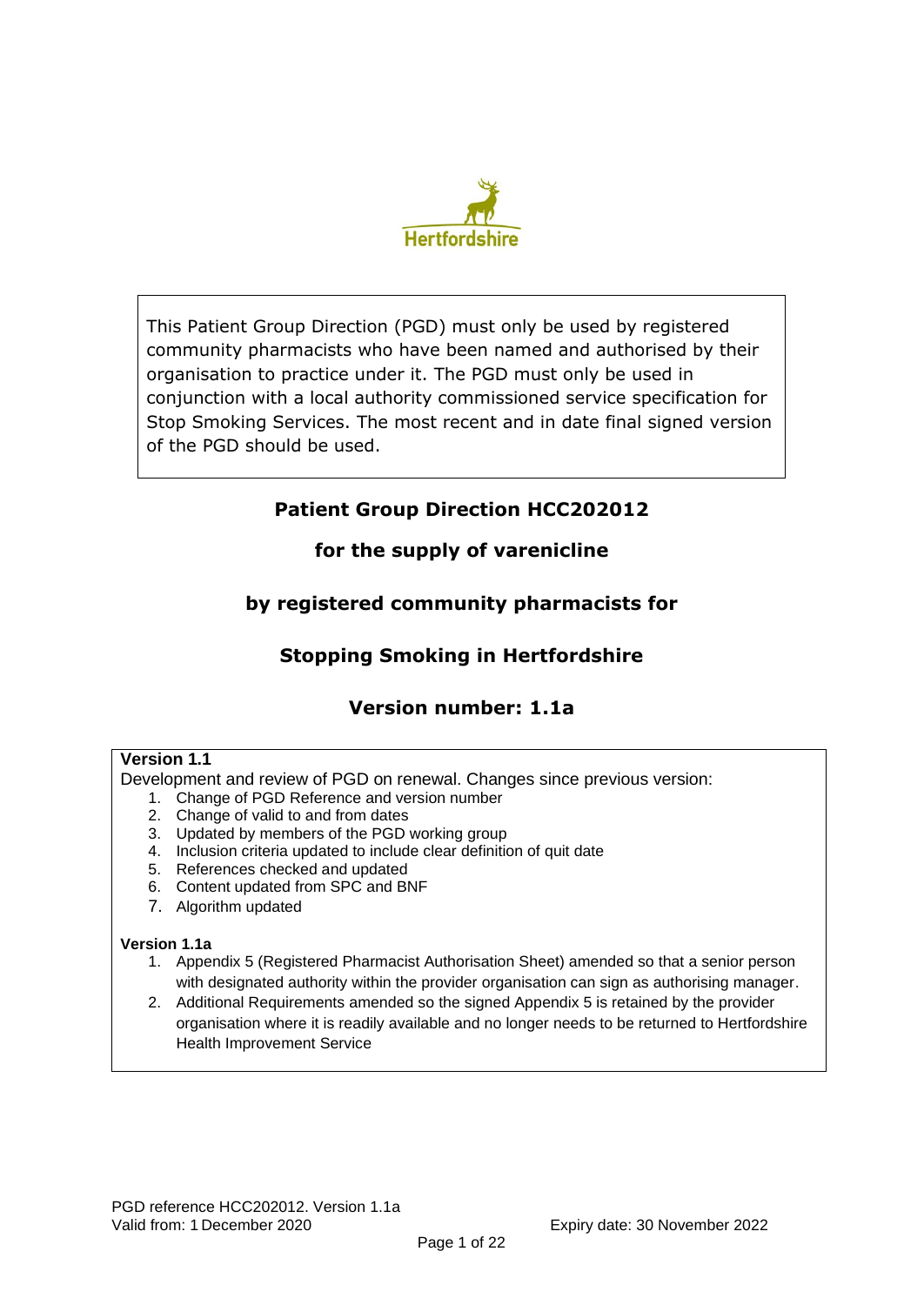|                                        | <b>Name</b>         | Job title and organisation               |
|----------------------------------------|---------------------|------------------------------------------|
|                                        | Alison Walsh        | Health Improvement Manager Public Health |
|                                        | Linda Mercy         | Senior Doctor HCC                        |
|                                        | <b>Helen Musson</b> | Executive Officer, Hertfordshire Local   |
|                                        |                     | Pharmaceutical Committee                 |
|                                        | Purvi Barchha       | Community Pharmacist                     |
|                                        | David Conrad        | Chair of the PH AGG (Public Health       |
| Members of<br>the PGD<br>working Group |                     | Consultant)                              |
|                                        | Dipti Patel         | Clinical Governance, Primary Care and    |
|                                        |                     | Pharmacy Lead, Wellbeing and Public      |
|                                        |                     | Health, Essex County Council             |
|                                        |                     |                                          |
|                                        |                     |                                          |
|                                        |                     |                                          |

## **PGD development group**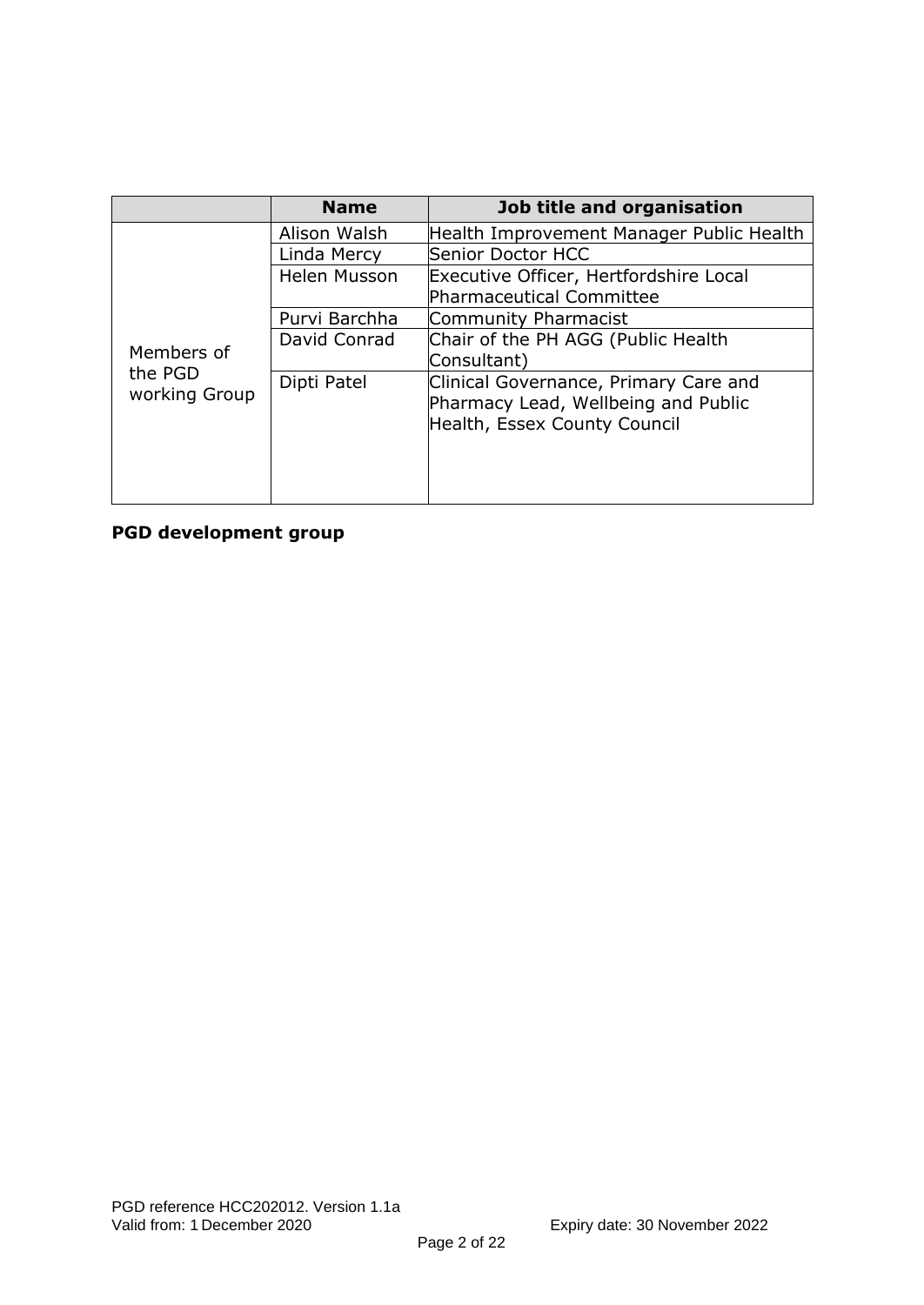## **PGD authorisation**

| <b>Name</b>                                        |                 | Job title and<br>organisation                                                                                                | <b>Signature</b> | <b>Date</b> |
|----------------------------------------------------|-----------------|------------------------------------------------------------------------------------------------------------------------------|------------------|-------------|
| <b>Health</b><br>Improvement<br>Manager            | Alison<br>Walsh | <b>Health</b><br>Improvement<br>Manager, Public<br>Health,<br><b>Hertfordshire</b><br><b>County Council</b>                  |                  | 03/09/2020  |
| Pharmacist                                         | Dipti<br>Patel  | Clinical Governance,<br>Primary Care and<br>Pharmacy Lead,<br>Wellbeing and<br>Public Health, Essex<br><b>County Council</b> |                  | 03/09/2020  |
| Person<br>signing on<br>behalf of<br>Public Health | Linda<br>Mercy  | Senior Doctor,<br><b>Hertfordshire</b><br><b>County Council</b>                                                              |                  | 08/09/2020  |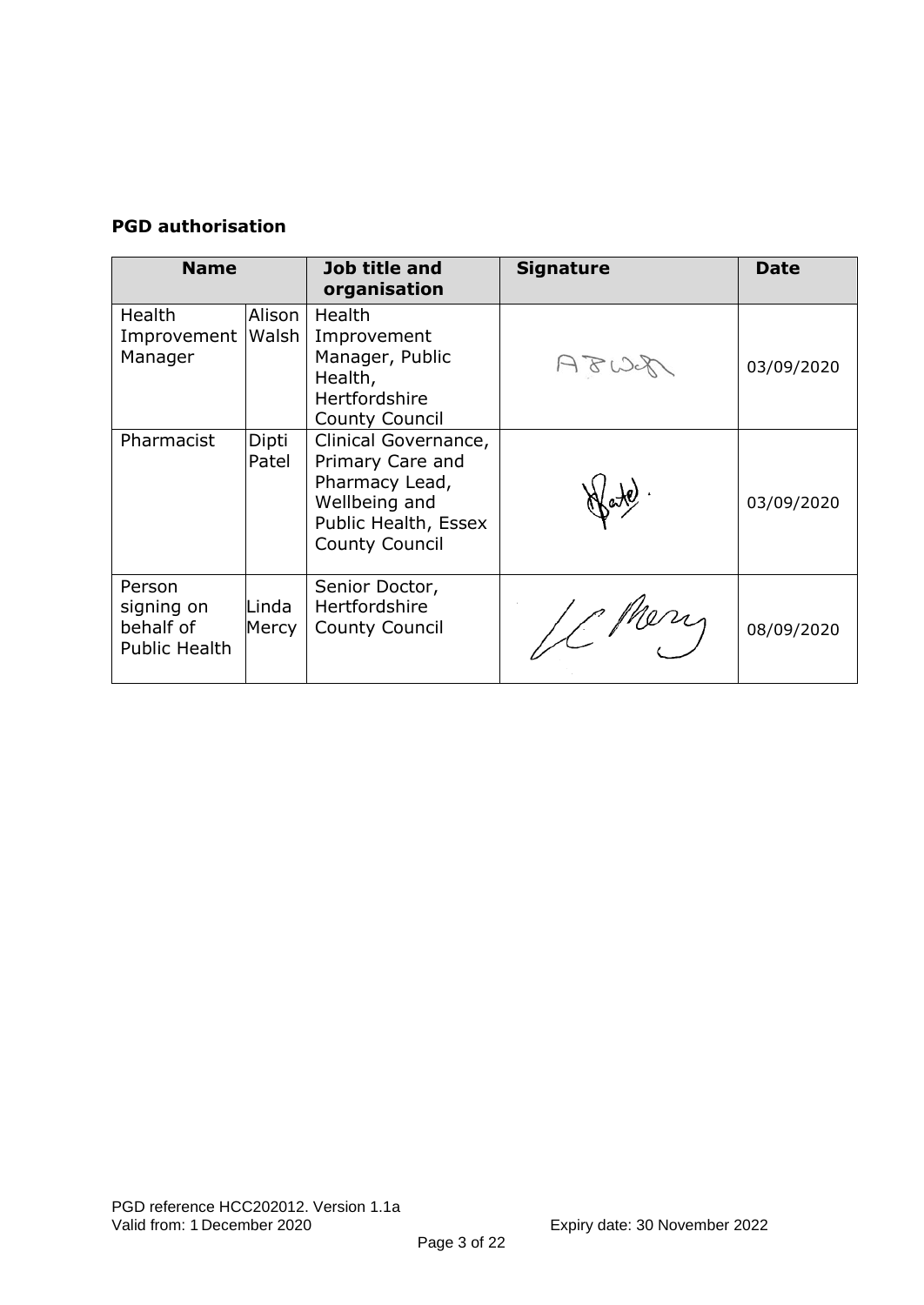| <b>PGD</b>                                            | Requirements of registered community pharmacists working under the                                                                                                                                                                                                                                                                                                                                                                                                                                                                                                                                                                                                          |
|-------------------------------------------------------|-----------------------------------------------------------------------------------------------------------------------------------------------------------------------------------------------------------------------------------------------------------------------------------------------------------------------------------------------------------------------------------------------------------------------------------------------------------------------------------------------------------------------------------------------------------------------------------------------------------------------------------------------------------------------------|
| Qualifications<br>and<br>professional<br>registration | Qualified community pharmacist who is registered with the GPhC AND<br>accredited to use the Patient Group Direction (PGD) by Hertfordshire Health<br>Improvement Service.                                                                                                                                                                                                                                                                                                                                                                                                                                                                                                   |
| <b>Initial</b><br>training                            | The pharmacist must be aware of the service specification standards for<br>providing a stop smoking service AND training must include attendance<br>(face to face or virtual) at the Varenicline Accreditation Support Event and<br>ensure they are competent to deliver smoking cessation interventions.<br>The community pharmacy must have a current contract with Hertfordshire<br>County Council Public Health Service to deliver stop smoking services.<br>There must be a Level 2 trained stop smoking advisor delivering stop<br>smoking support to the client, but this does not need to be the pharmacist<br>accredited to supply varenicline under this PGD.     |
| <b>Competency</b><br>assessment                       | The Pharmacist should have achieved the competency levels specified in the<br>NICE Competency Framework for Health Professional using Patient Group<br>Directions.<br>https://www.nice.org.uk/guidance/mpg2/chapter/Recommendations#using-<br>patient-group-directions                                                                                                                                                                                                                                                                                                                                                                                                      |
| <b>Ongoing</b><br>training and<br>competency          | The pharmacist should be aware of any change to the recommendations for<br>the medicine listed. It is the responsibility of the individual pharmacist to<br>keep up to date with continued professional development and to work<br>within the limitations of individual practice.<br>It is essential that pharmacists involved in PGDs in any way have adequate<br>indemnity insurance to cover the tasks they are undertaking. These apply<br>equally to those involved in the drawing up of PGDs, accuracy checking,<br>reviewing, those responsible for signing them (authorising), and those<br>responsible for administering and / or supplying medicines under a PGD. |
| <b>Additional</b><br>requirements                     | The superintendent pharmacist must maintain records and names of<br>individuals who are competent and signed up to operate the PGD in the<br>pharmacy. For businesses with more than one pharmacy, this must be<br>maintained for each pharmacy premise in the group.<br>The pharmacy must have a standard operating procedure (SOP) in place for<br>all aspects of the service.<br>The pharmacy contractor or superintendent pharmacist must complete the<br>authorisation form (appendix five). One copy should be given to each<br>participating Pharmacist. The original signed copy should be retained and<br>be easily available within the Community Pharmacy.       |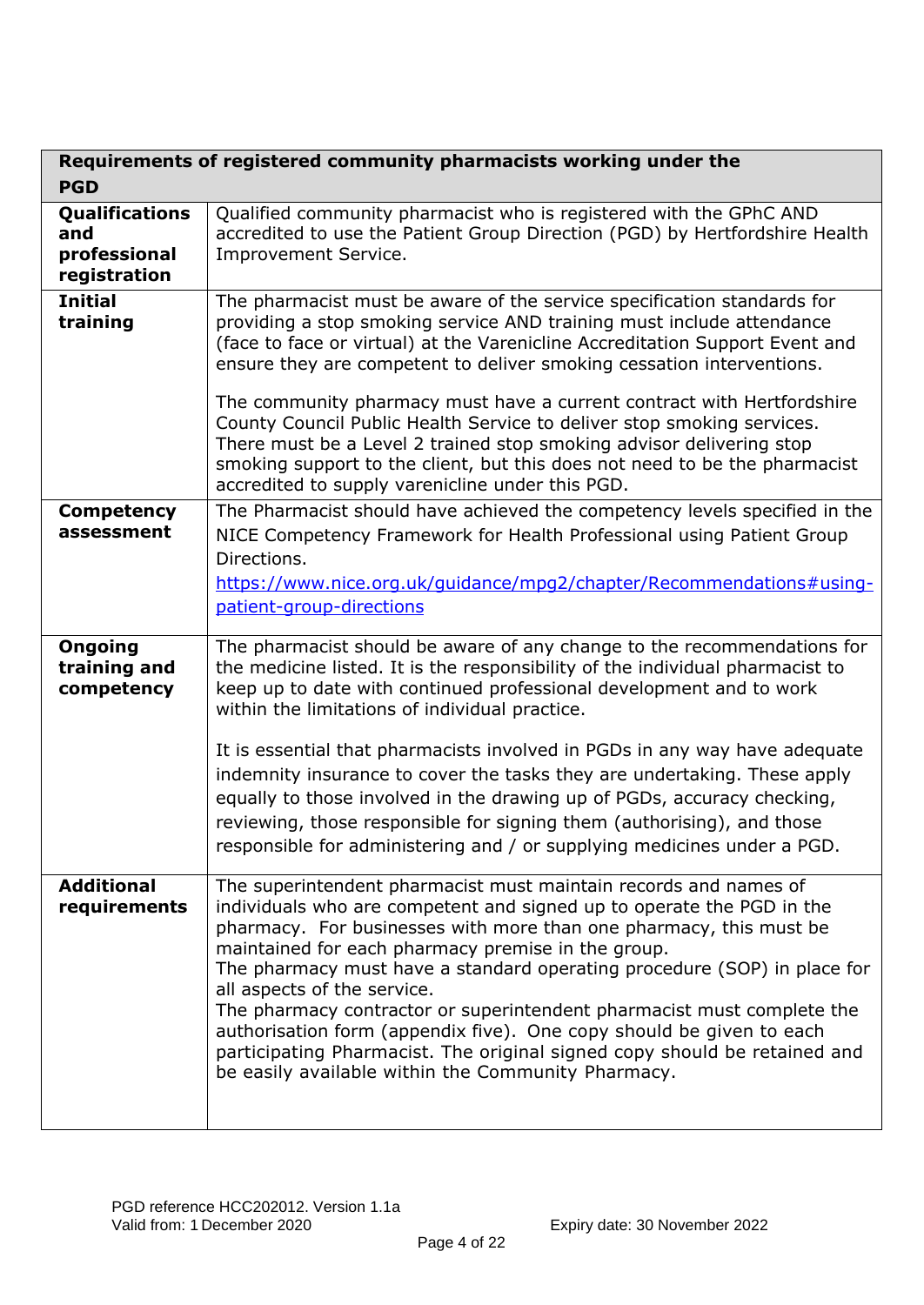| <b>CLINICAL CONDITION</b>    |                                                                                                                                                                                                                                                                                                                                                                                                                                                                                                                                                                                                                                                                                                                                                                                                                                                                                                                                                                                                                                                                                                                                                                                   |
|------------------------------|-----------------------------------------------------------------------------------------------------------------------------------------------------------------------------------------------------------------------------------------------------------------------------------------------------------------------------------------------------------------------------------------------------------------------------------------------------------------------------------------------------------------------------------------------------------------------------------------------------------------------------------------------------------------------------------------------------------------------------------------------------------------------------------------------------------------------------------------------------------------------------------------------------------------------------------------------------------------------------------------------------------------------------------------------------------------------------------------------------------------------------------------------------------------------------------|
| <b>Clinical</b>              | Nicotine dependent smokers over the age of 18 who are                                                                                                                                                                                                                                                                                                                                                                                                                                                                                                                                                                                                                                                                                                                                                                                                                                                                                                                                                                                                                                                                                                                             |
| condition or                 | accessing Community Pharmacy Stop Smoking Services                                                                                                                                                                                                                                                                                                                                                                                                                                                                                                                                                                                                                                                                                                                                                                                                                                                                                                                                                                                                                                                                                                                                |
| situation to                 | commissioned by Hertfordshire County Council for help to stop                                                                                                                                                                                                                                                                                                                                                                                                                                                                                                                                                                                                                                                                                                                                                                                                                                                                                                                                                                                                                                                                                                                     |
| which this                   | smoking. The supply of varenicline must be part of a treatment                                                                                                                                                                                                                                                                                                                                                                                                                                                                                                                                                                                                                                                                                                                                                                                                                                                                                                                                                                                                                                                                                                                    |
| <b>PGD applies</b>           | programme combined with behavioural support.                                                                                                                                                                                                                                                                                                                                                                                                                                                                                                                                                                                                                                                                                                                                                                                                                                                                                                                                                                                                                                                                                                                                      |
| <b>Inclusion</b>             | • Dependent tobacco users identified as sufficiently                                                                                                                                                                                                                                                                                                                                                                                                                                                                                                                                                                                                                                                                                                                                                                                                                                                                                                                                                                                                                                                                                                                              |
| criteria                     | motivated to quit smoking with varenicline with a set quit date<br>between 7-14 days.<br>• Clients aged 18 and over.<br>• The client agrees to receive behavioural support as per<br>the Service Specification Algorithm outlined in the public<br>health service specification to deliver stop smoking<br>services (Appendix 1).<br>• A full medical history is taken and documented to ensure<br>there are no contraindications for treatment with<br>varenicline (see criteria for exclusion and referral).<br>• An electronic record of the client assessment form is completed<br>• Client has consented for information to be shared with<br>their GP, Hertfordshire Health Improvement Service<br>and anonymised data shared with NHS Digital and<br>recorded on client's clinical record on PharmOutcomes or<br>other database approved by Hertfordshire County Council<br>for this purpose.<br>• Clients who are taking other medication that need dose<br>adjusting on quitting or resuming smoking should agree<br>to keep their GP informed of their smoking status, in<br>addition to understanding that the pharmacist may share<br>this information with their GP. |
| <b>Exclusion</b><br>criteria | Tobacco users not sufficiently motivated to quit smoking.<br>Hypersensitivity to varenicline or any of its excipients<br>Clients with current (or a history of) serious psychiatric<br>illness such as schizophrenia, bipolar disorder and major<br>depressive disorder.<br>Client under 18 years of age.<br>$\bullet$<br>Clients over 65 years of age if renal status cannot be<br>$\bullet$<br>established.<br>Pregnant (or if there is a likelihood of being pregnant) or<br>breastfeeding women.<br>Clients with a history of renal impairment.<br>$\bullet$<br>Clients taking cimetidine with reduced renal function.<br>$\bullet$<br>Clients with epilepsy or history of seizures.<br>$\bullet$<br>Clients with a history of myocardial infarction or at risk of<br>$\bullet$<br>myocardial infarction.<br>Where there is no valid consent.<br>$\bullet$<br>Client not registered with a GP.<br>$\bullet$<br>Client is unable to supply sufficient information regarding<br>$\bullet$<br>possible exclusions to enable a decision to supply to be                                                                                                                           |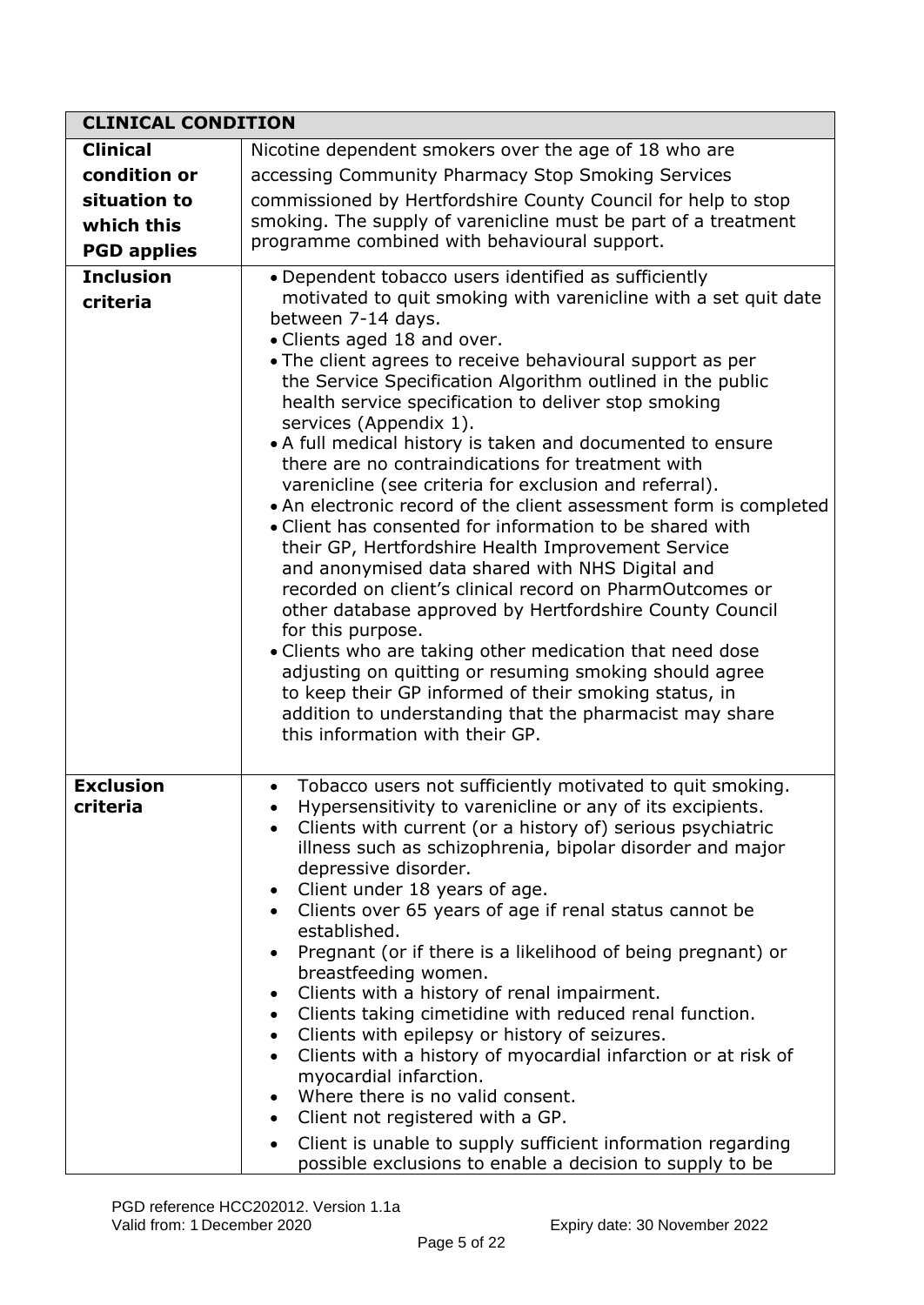|                                    | made safely.<br>Refer to the latest version of the SPC<br>https://www.medicines.org.uk/emc/product/266/smpc                                                                                                                                                                                                                                                                                                                                                                 |
|------------------------------------|-----------------------------------------------------------------------------------------------------------------------------------------------------------------------------------------------------------------------------------------------------------------------------------------------------------------------------------------------------------------------------------------------------------------------------------------------------------------------------|
| <b>Drug</b><br><b>interactions</b> | Based on varenicline characteristics and clinical experience to<br>date, the drug has no meaningful drug interactions.                                                                                                                                                                                                                                                                                                                                                      |
|                                    | Concomitant medication & smoking cessation<br>Cigarette smoking increases the metabolism of some medicines<br>by stimulating the hepatic enzyme CYP1A2. When smoking<br>cessation is successful, the dose of some of these drugs may<br>need to be reduced, & regular monitoring for any increase in<br>ladverse effects is advised.<br>These drugs include:<br>• Clozapine<br>• Olanzapine<br>• Insulin<br>• Warfarin<br>• Theophylline<br>• Chlorpromazine<br>• Methadone |
|                                    | Please note: This list is not exhaustive and further<br>clarification using relevant reference sources, cross<br>referencing the client's current medication profile, should<br>be made by the pharmacist supplying any smoking<br>cessation product in accordance with the pharmacy<br>contractor's procedures.                                                                                                                                                            |
|                                    | Clients on any medicine affected by taking<br>varenicline/stopping smoking should be informed of the<br>need to keep their medical prescriber informed of their<br>smoking status.                                                                                                                                                                                                                                                                                          |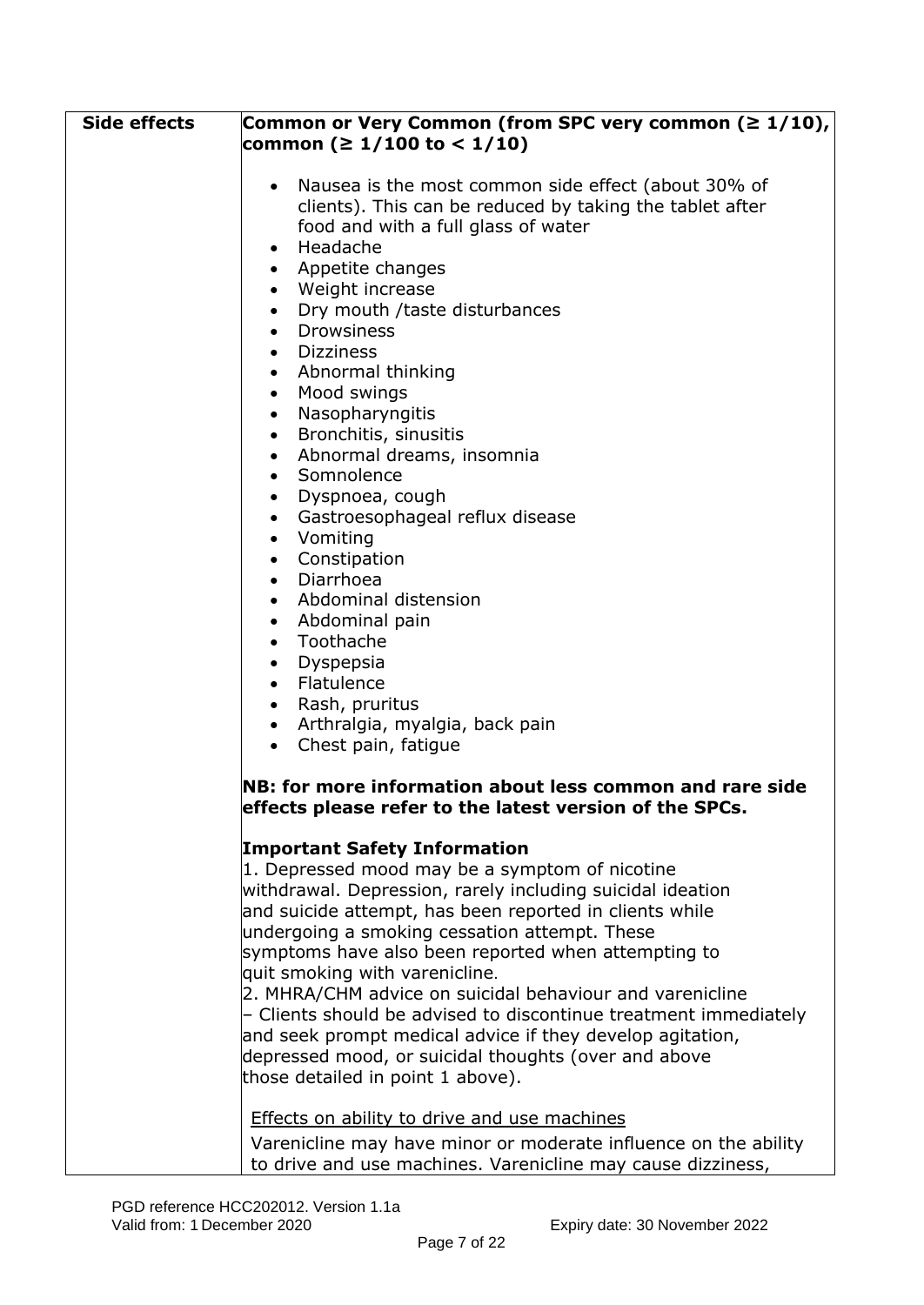|                                                                 | somnolence and transient loss of consciousness, and therefore<br>may influence the ability to drive and use machines. Patients are<br>advised not to drive, operate complex machinery or engage in<br>other potentially hazardous activities until it is known whether this<br>medicinal product affects their ability to perform these activities. |
|-----------------------------------------------------------------|-----------------------------------------------------------------------------------------------------------------------------------------------------------------------------------------------------------------------------------------------------------------------------------------------------------------------------------------------------|
| <b>Arrangements</b><br>for referral<br>for medical<br>advice    | Know the referral pathway into Hertfordshire Health Improvement<br>Service and how to contact the client's GP for medical advice.                                                                                                                                                                                                                   |
| <b>Action to be</b><br>taken if client<br>excluded              | Offer a referral to their GP or to Hertfordshire Health Improvement<br>Services to discuss varenicline treatment if deemed appropriate.<br>Discuss nicotine containing products as an alternative treatment<br>option.<br>Document action in notes.                                                                                                 |
| <b>Action to be</b><br>taken if client<br>declines<br>treatment | Clients are free to decline treatment as motivation is required<br>to successfully quit smoking. Document action in notes. Offer<br>tobacco harm reduction advice, behavioural support, and advise<br>on use of electronic cigarettes or licensed NRT.                                                                                              |
| <b>Additional</b><br>guidance for<br>client aged<br>under 18    | Discuss alternative age-appropriate products and behavioural<br>support.<br>Document action in notes.                                                                                                                                                                                                                                               |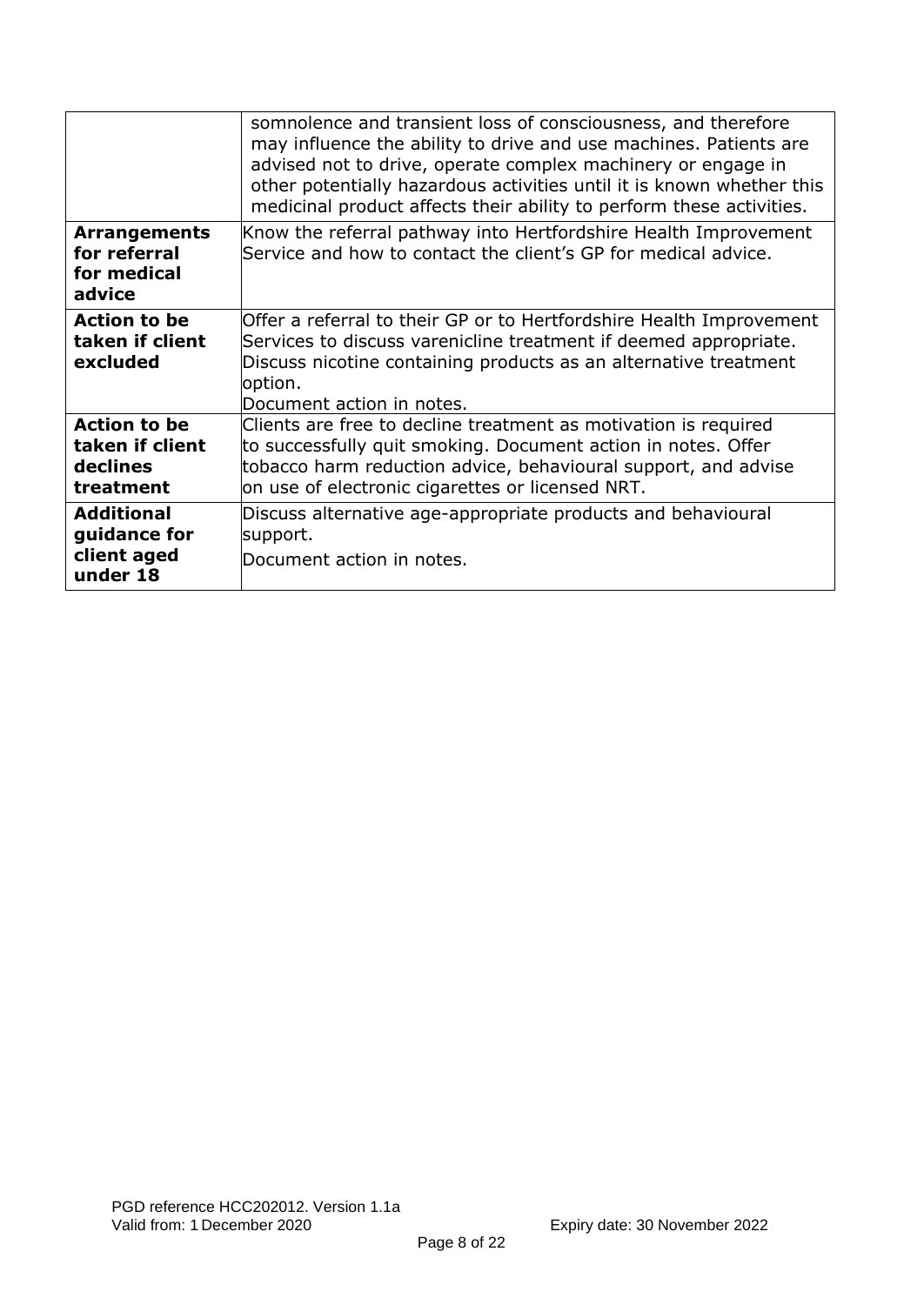| <b>DETAILS OF THE MEDICINE</b>                        |                                                                                                                                                                                                                                                    |
|-------------------------------------------------------|----------------------------------------------------------------------------------------------------------------------------------------------------------------------------------------------------------------------------------------------------|
| Name, form<br>and strength<br>of medicine             | Varenicline 0.5 mg film coated tablets<br>Varenicline 1 mg film coated tablets                                                                                                                                                                     |
| Legal category                                        | POM Prescription Only Medicine                                                                                                                                                                                                                     |
| <b>Indicate any</b><br>off-label use<br>(if relevant) | No off-label use                                                                                                                                                                                                                                   |
| <b>Route of</b><br>administration                     | Oral                                                                                                                                                                                                                                               |
| Dose and<br>frequency                                 | Smokers should set a date to stop smoking. Treatment with<br>varenicline should commence 1 to 2 weeks before this date using<br>a titration pack.                                                                                                  |
|                                                       | Day 1-3<br>Take one 0.5mg (white) tablet once daily.                                                                                                                                                                                               |
|                                                       | Day 4-7<br>Take one 0.5mg tablet twice daily, once in the morning and once<br>in the evening, at about the same time each day.                                                                                                                     |
|                                                       | Day 8 -up to a further 11 weeks or earlier if unsuccessful.<br>Take one 1mg (blue) tablet twice daily, once in the morning and<br>once in the evening, at about the same time each day.                                                            |
|                                                       | Tablets should be swallowed whole with plenty of water and with<br>food.                                                                                                                                                                           |
|                                                       | Clients who cannot tolerate the side effects (principally nausea) of<br>varenicline, but are still motivated to continue treatment, may<br>have their dose lowered temporarily or permanently to 0.5 mg<br>twice daily (BNF)                       |
|                                                       | Dose tapering<br>In clients with a high risk of relapse, dose tapering may be considered<br>at the end of the standard 12 weeks of treatment<br>Lower dose to end of treatment (normally 12 weeks in total): 0.5<br>mg (white tablets) twice daily |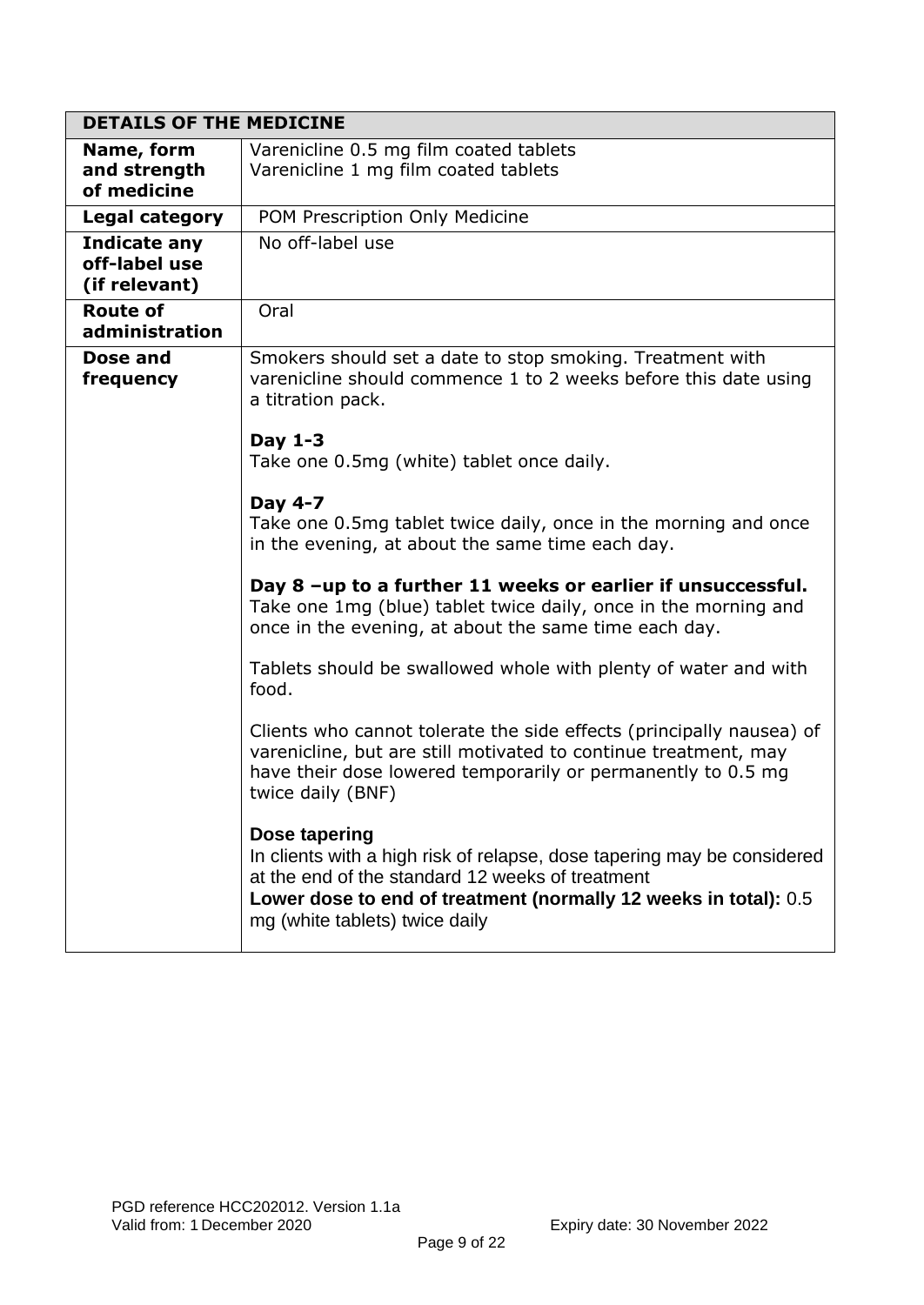| <b>Quantity to be</b><br>administered<br>and/or | 1st supply - 2 weeks (initiation pack containing $11 \times 0.5$ mg<br>tablets $& 14 \times 1$ mg tablets)                                                                                                                                             |
|-------------------------------------------------|--------------------------------------------------------------------------------------------------------------------------------------------------------------------------------------------------------------------------------------------------------|
| supplied                                        | 2nd supply $-$ 2 weeks (1mg tablets $\times$ 28)                                                                                                                                                                                                       |
|                                                 | 3rd supply $-2$ weeks (1mg tablets x 28)                                                                                                                                                                                                               |
|                                                 | 4th supply $-2$ weeks (1mg tablets x 28)                                                                                                                                                                                                               |
|                                                 | 5th supply $-2$ weeks (1mg tablets x 28)                                                                                                                                                                                                               |
|                                                 | $6th$ supply - 2 weeks (1mg tablets x 28)                                                                                                                                                                                                              |
|                                                 | Where the dose is reduced to 0.5mg twice a day a pack of 28<br>tablets to be supplied as above.                                                                                                                                                        |
|                                                 | Each supply must be labelled and include a patient information<br>leaflet (PIL).                                                                                                                                                                       |
|                                                 | Maximum treatment period is a 12-week course                                                                                                                                                                                                           |
| <b>Management</b><br>of care                    | An agreed quit date should be recorded at the time of<br>supplying varenicline. This should be preferably 7-14 days<br>after initiation of treatment.                                                                                                  |
|                                                 | At the end of the treatment course dose tapering (reducing<br>to 1mg per day during last week) can be recommended if<br>client is concerned about suddenly stopping medication.<br>Clients should be assessed for any signs of changes in<br>$\bullet$ |
|                                                 | mental health status especially in relation to depressed<br>mood, agitation and extreme thoughts at every visit to the<br>pharmacy.                                                                                                                    |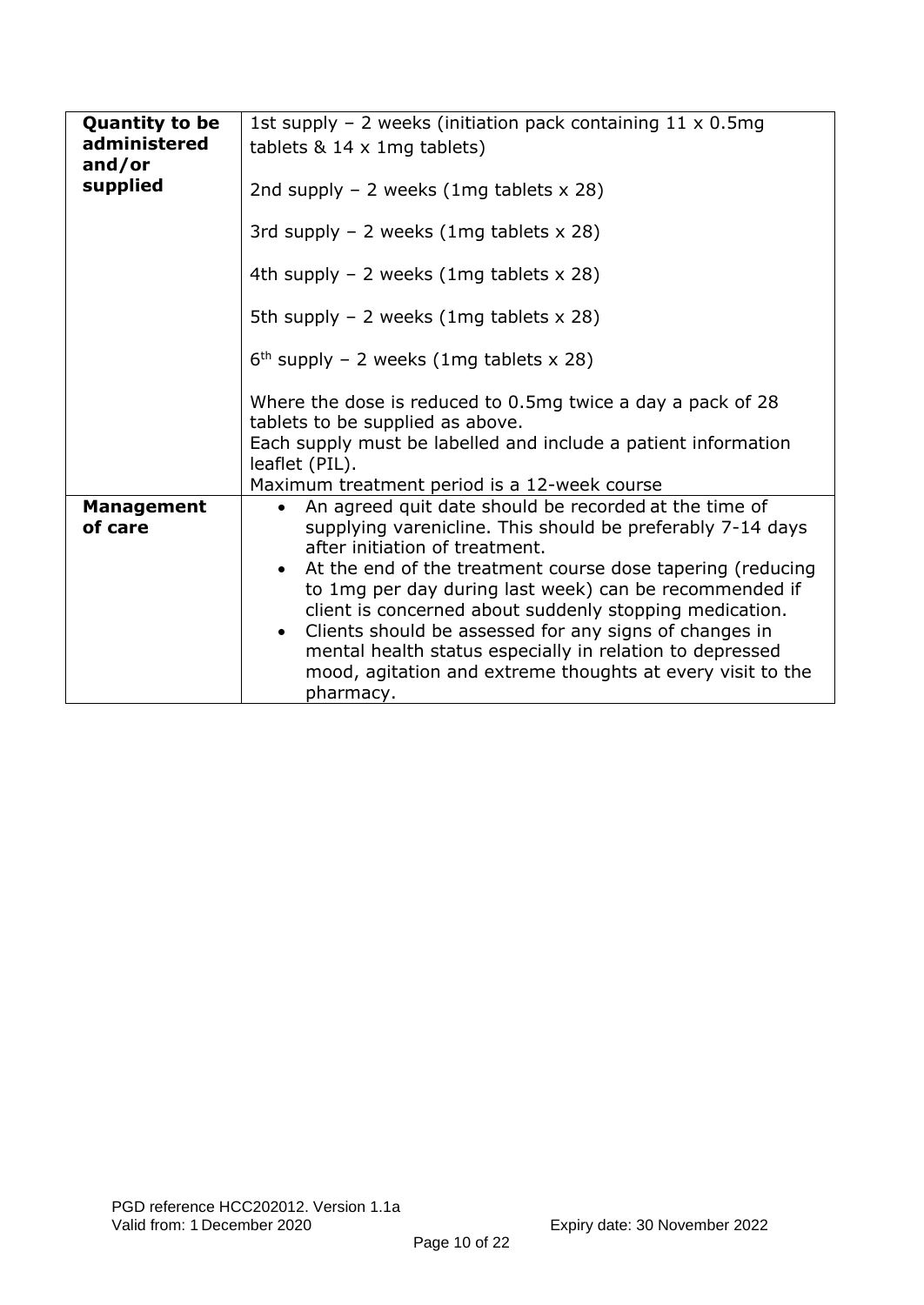| <b>Advice &amp;</b><br>information to<br>clients | Specific product advice on dosage, method of administration<br>$\bullet$<br>and side effects.<br>Seek consent to access Summary Care Record (SCR)<br>Contact details for Pharmacy Stop Smoking Service and<br>$\bullet$<br>Hertfordshire Health Improvement Service.<br>Varenicline information leaflet (attached for information in<br>$\bullet$<br>Appendix 3).<br>Attend pharmacy weekly for 6 weeks, then every 2 weeks<br>until the end of the course.<br>Contact the client weekly and at 4 weeks assess and record<br>$\bullet$<br>quit status and CO validate where possible<br>Advise on common nicotine withdrawal symptoms and<br>common side effects of varenicline.<br>Advise clients about the possible emergence of depressive<br>$\bullet$<br>symptoms when undertaking a smoking cessation attempt<br>and advise them accordingly. Clients should be advised to<br>seek medical advice if symptoms occur.<br>If client suffers from excessively depressed mood (beyond<br>$\bullet$<br>normal withdrawal symptoms from smoking cessation) stop<br>tablets immediately and inform GP and pharmacist.<br>Get emergency medical help right away if you have<br>symptoms of heart attack or stroke.<br>It is important that the client be encouraged to declare any<br>$\bullet$<br>current or recent history of mental illness (see information<br>on exclusion criteria). Pharmacists should be aware of the<br>possible stigma associated with the declaration of such<br>conditions and therefore ensure that the client has sufficient<br>privacy during the initial consultation to facilitate such<br>conversations.<br>It is important to make sure that the client understands the<br>following points about varenicline:<br>1. It works by acting on the parts of the brain which are<br>affected by nicotine in cigarettes.<br>2. It does not remove all the temptation to smoke, but<br>it does make abstinence easier (it reduces the<br>severity of tobacco withdrawal symptoms such as<br>cravings to smoke, irritability, poor concentration<br>and low mood).<br>3. Nausea affects one third of clients taking varenicline,<br>it often diminishes gradually over the first few<br>weeks, and most clients tolerate it without problems. |
|--------------------------------------------------|------------------------------------------------------------------------------------------------------------------------------------------------------------------------------------------------------------------------------------------------------------------------------------------------------------------------------------------------------------------------------------------------------------------------------------------------------------------------------------------------------------------------------------------------------------------------------------------------------------------------------------------------------------------------------------------------------------------------------------------------------------------------------------------------------------------------------------------------------------------------------------------------------------------------------------------------------------------------------------------------------------------------------------------------------------------------------------------------------------------------------------------------------------------------------------------------------------------------------------------------------------------------------------------------------------------------------------------------------------------------------------------------------------------------------------------------------------------------------------------------------------------------------------------------------------------------------------------------------------------------------------------------------------------------------------------------------------------------------------------------------------------------------------------------------------------------------------------------------------------------------------------------------------------------------------------------------------------------------------------------------------------------------------------------------------------------------------------------------------------------------------------------------------------------------------------------------------------------------------------------------------------------|
|                                                  | Nausea can be reduced if the product is taken with<br>food.<br>The following general advice should also be given:                                                                                                                                                                                                                                                                                                                                                                                                                                                                                                                                                                                                                                                                                                                                                                                                                                                                                                                                                                                                                                                                                                                                                                                                                                                                                                                                                                                                                                                                                                                                                                                                                                                                                                                                                                                                                                                                                                                                                                                                                                                                                                                                                      |
|                                                  | Follow-up and how to obtain further supplies.<br>٠                                                                                                                                                                                                                                                                                                                                                                                                                                                                                                                                                                                                                                                                                                                                                                                                                                                                                                                                                                                                                                                                                                                                                                                                                                                                                                                                                                                                                                                                                                                                                                                                                                                                                                                                                                                                                                                                                                                                                                                                                                                                                                                                                                                                                     |
|                                                  | Varenicline may cause drowsiness. If affected, the client<br>should be advised not to drive or operate machinery.<br>It is important the client takes the medication regularly and<br>at the same time each day.                                                                                                                                                                                                                                                                                                                                                                                                                                                                                                                                                                                                                                                                                                                                                                                                                                                                                                                                                                                                                                                                                                                                                                                                                                                                                                                                                                                                                                                                                                                                                                                                                                                                                                                                                                                                                                                                                                                                                                                                                                                       |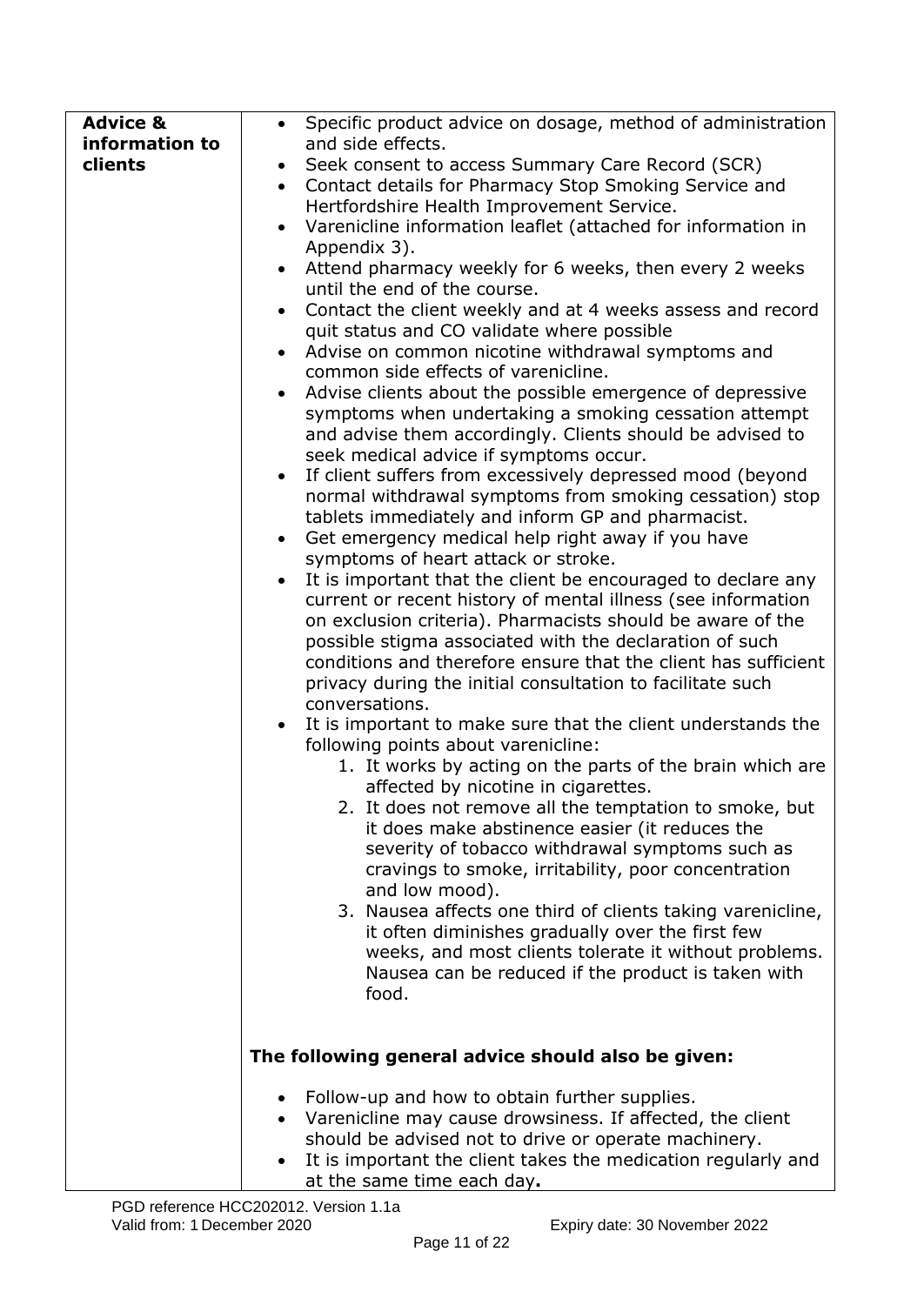|                                                                                      | If the client forgets to take a dose, they should take it<br>as soon as they remember, but at least 8 hours<br>should elapse before the next dose is taken. If it is<br>within 3-4 hours before the next dose, the missed<br>tablet should not be taken.<br>At the end of treatment, discontinuation of varenicline has<br>been associated with an increase in irritability, urge to<br>smoke, and/or insomnia in up to 3% of clients. The<br>pharmacist should inform the client accordingly and discuss<br>or consider the need for dose tapering.                |
|--------------------------------------------------------------------------------------|---------------------------------------------------------------------------------------------------------------------------------------------------------------------------------------------------------------------------------------------------------------------------------------------------------------------------------------------------------------------------------------------------------------------------------------------------------------------------------------------------------------------------------------------------------------------|
| <b>Adverse</b><br><b>Reactions</b><br>and their<br><b>Management</b>                 | All adverse drug reactions must be documented in the patient<br>record and reported immediately to the client's GP.<br>Clients should be advised to discontinue treatment and seek<br>prompt medical advice if they develop agitation, depressed mood<br>or suicidal thoughts beyond what is expected during a normal<br>smoking cessation attempt.                                                                                                                                                                                                                 |
| <b>Reporting</b><br>procedure of<br><b>Adverse</b><br><b>Reactions</b>               | Serious adverse reactions (e.g. anaphylaxis) should be reported.<br>Should such a reaction occur the pharmacist must follow their<br>reporting procedures, inform the client's GP and immediately<br>complete an Incident Form. The incident should be reported to the<br>Medicines and Healthcare Products Regulation Agency (MHRA)<br>using the Yellow Card System. Yellow Cards are available in the<br>BNF as well as online https://yellowcard.mhra.gov.uk/<br>Serious adverse reactions must also be reported to Hertfordshire<br>Health Improvement Service. |
| <b>Additional</b><br><b>Facilities</b>                                               | Pharmacies must have a suitable consultation room that meets the<br>specification for provision of NHS advanced services, as described<br>in the Public Health Contract with community pharmacy<br>contractors. All medicines dispensed under this PGD must be<br>procured and stored according to the requirements of the<br>Medicines Act 2012. Details of the product(s) supplied, invoices,<br>and prescription charges collected must be recorded.                                                                                                             |
| <b>Special</b><br><b>Considerations /</b><br><b>Additional</b><br><b>Information</b> | For a comprehensive list of all warnings, cautions and<br>potential adverse reactions, refer to the current British<br>National Formulary (BNF) and the current Summary of<br><b>Product (SPC) Characteristics.</b>                                                                                                                                                                                                                                                                                                                                                 |
| <b>Arrangements</b><br>for handling,<br>security, storage<br>labelling               | Store in a dry place, at room temperature (below 30°C),<br>away from direct sunlight (protect from light).<br>All medicines supplied to a client under PGD must comply<br>$\bullet$<br>with the EC labelling and leaflet directive, i.e. must be fully<br>labelled and an appropriate Patient Information Leaflet (PIL)<br>supplied.                                                                                                                                                                                                                                |
| <b>Records</b>                                                                       | Date of supply<br>$\bullet$<br>Client assessment form (Appendix 2) must be completed in<br>$\bullet$<br>full and signed by pharmacist and client or completed                                                                                                                                                                                                                                                                                                                                                                                                       |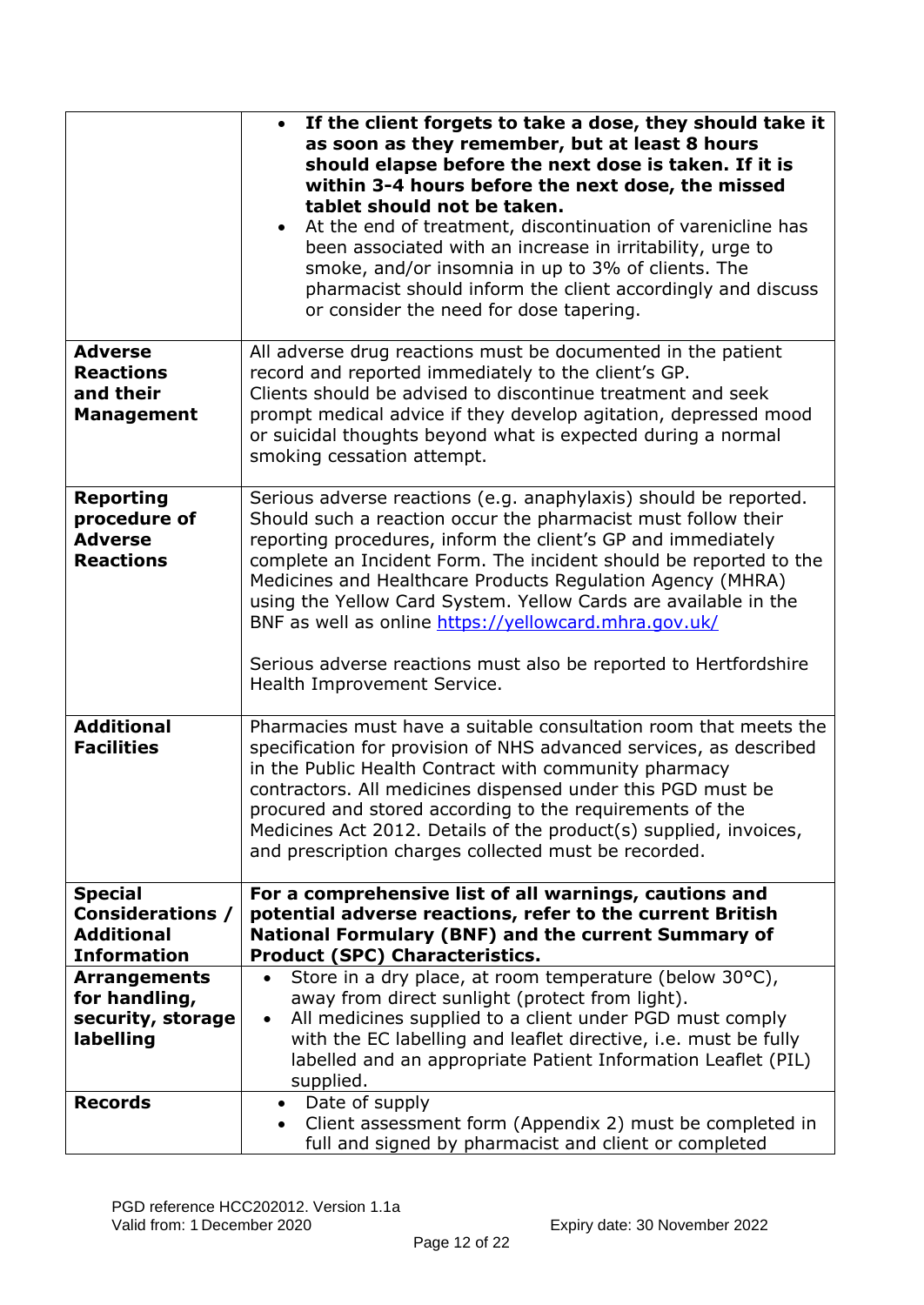|                | electronically and verbally agreed by the client ensuring<br>inclusion criteria have been met<br>• Dose and quantity supplied<br>• Manufacturer / Brand<br>• Batch number<br>• Expiry date<br>• Any adverse reactions experienced<br>• Advice given<br>• The GP letter (Appendix 4) must be completed and sent<br>securely to the client's GP practice if the GP is not notified<br>via PharmOutcomes                                |
|----------------|--------------------------------------------------------------------------------------------------------------------------------------------------------------------------------------------------------------------------------------------------------------------------------------------------------------------------------------------------------------------------------------------------------------------------------------|
|                | Records must be kept securely in compliance with the Data<br><b>Protection Act 2018 (includes GDPR) and Caldicott</b><br>guidelines. Records must be transferred electronically to<br>the secure database approved by Hertfordshire County<br><b>Council for this purpose.</b><br>Recordkeeping must comply with NHS recordkeeping<br>https://digital.nhs.uk/records-management-code-of-practice-for-<br>health-and-social-care-2016 |
| <b>Consent</b> | A record of consent must be obtained in accordance with<br>$\bullet$<br>Hertfordshire County Council's Public Health Contract with<br>community pharmacy contractors.<br>Clients must be informed that information relating to the<br>supply of varenicline under a PGD will be shared with<br>Hertfordshire Health Improvement Service and will be<br>shared with their GP.                                                         |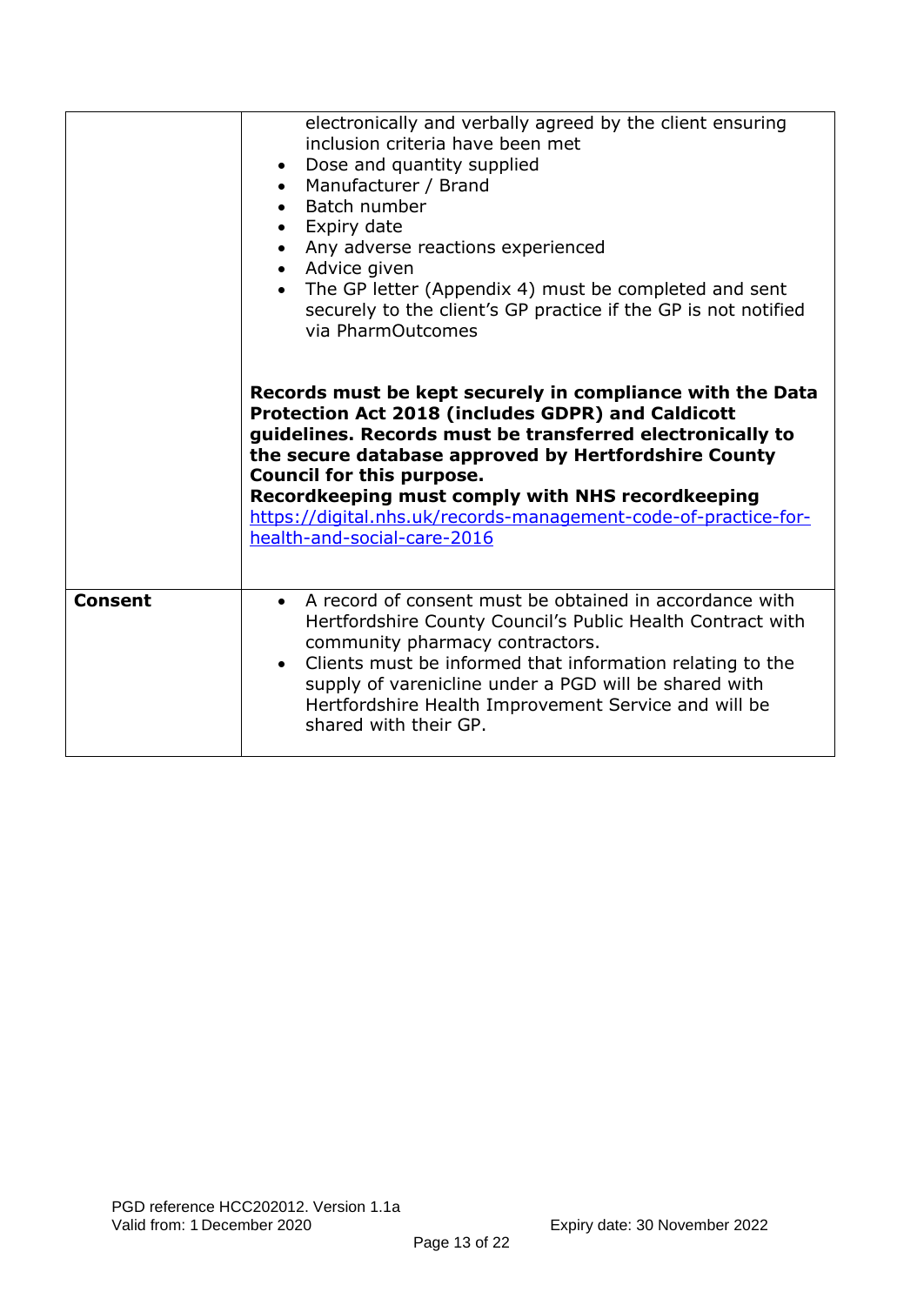| <b>KEY REFERENCES</b> |                                                                                                                                                                                                                                                                                                |  |  |  |
|-----------------------|------------------------------------------------------------------------------------------------------------------------------------------------------------------------------------------------------------------------------------------------------------------------------------------------|--|--|--|
| $\mathbf{1}$          | Nice; Varenicline for smoking cessation TA123<br>https://www.nice.org.uk/guidance/TA123 [Accessed 14th July 2020]                                                                                                                                                                              |  |  |  |
| $\overline{2}$        | NICE Stop smoking interventions and services<br>https://www.nice.org.uk/guidance/ng92 [Accessed 14th July 2020]                                                                                                                                                                                |  |  |  |
| 3                     | Summary of Product Characteristics<br>https://www.medicines.org.uk/emc/product/266/smpc Last updated on EMC on<br>23rd July 2019 [Accessed 14th July 2020]                                                                                                                                     |  |  |  |
| 4                     | BNF online [Accessed 13th July 2020]<br>https://bnf.nice.org.uk/drug/nicotine.html<br>https://bnf.nice.org.uk/drug/varenicline.html                                                                                                                                                            |  |  |  |
| 5                     | NHS Local Stop Smoking Services: Service and delivery guidance 2014<br>http://www.ncsct.co.uk/publication service and delivery quidance 2014.php<br>[Accessed 13th July 2020]                                                                                                                  |  |  |  |
| 6                     | Hertfordshire County Council Consent Policy<br>https://www.hertfordshire.gov.uk/about-the-council/legal/privacy-policy/privacy-<br>policy.aspx [Accessed 14th July 2020]                                                                                                                       |  |  |  |
| $\overline{7}$        | NICE Good Practice Guidance on Patient Group Directions and the Competency<br>framework for healthcare professionals using Patient Group Directions<br>https://www.nice.org.uk/guidance/mpg2 last updated March 2017 [Accessed 14th<br>July 2020]                                              |  |  |  |
| 8                     | What medicines need dose adjustment when a patient stops smoking? - UKMi<br>Medicines Q&As<br>http://www.oxfordhealthformulary.nhs.uk/docs/Which%20medicines%20need%2<br>0dose%20adjustment%20when%20a%20patient%20stops%20smoking%20UKMI<br>%20QA%20Aug%202012.pdf   Accessed 14th July 2020] |  |  |  |
| 9                     | Hertfordshire Guidance: Stop smoking medication October 2019- September 2021<br>Stop smoking (professional)   Hertfordshire County Council  <br>www.hertfordshire.gov.uk [Accessed 14th July 2020]                                                                                             |  |  |  |
|                       | <b>LIST OF APPENDICES</b><br>Appendix 1 - Service Specification Algorithm 2020                                                                                                                                                                                                                 |  |  |  |

- Appendix 2 Client Assessment Form
- Appendix 3 Varenicline Information Leaflet
- Appendix 4 GP letter
- Appendix 4 GP letter Appendix 5 Pharmacist Authorisation Form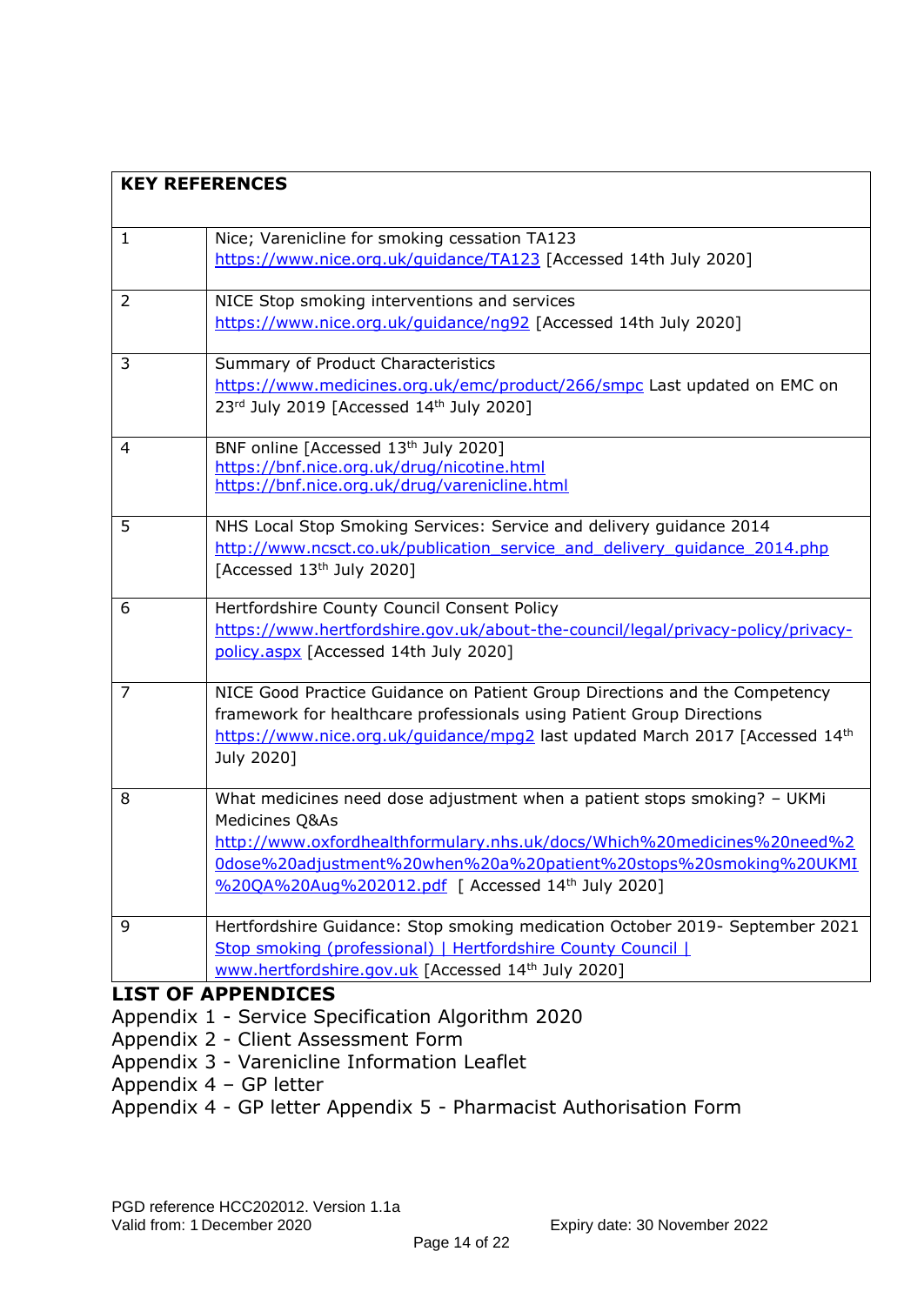## **Appendix 1: Service Specification Algorithm (2020)**

#### **FIRST CONTACT:**

Service user presents for help to stop smoking at a local pharmacy or has been identified/referred for help.

Explain service and expectation of weekly support for best chance of success, provide booklet on stopping smoking and make first appointment. Consider referral to specialist service if service user is pregnant, has a mental health condition or complex needs, or has not quit successfully with your service previously. Explain commitment is for at least 4 weeks following quit date. If service user not ready to quit, ensure they are welcomed to access service at later date and give harm reduction advice, including advice on e-cigarettes.

**FIRST APPOINTMENT**: Usually pre-quit (30 mins) Establish service user relationship CONSENT: complete on PharmOutcomes Note relevant medical history/medication. Assess smoking history and current dependency (Fagerstrom Test) Assess motivation and confidence to quit Explain CO monitoring and record reading (use as motivational tool) Negotiate AND set quit date and discuss planning for it Provide literature or website information: [www.nhs.uk/smokefree](http://www.nhs.uk/smokefree) Discuss behaviour change/breaking the habit Discuss withdrawal symptoms and coping mechanisms Discuss all medication options approved by NICE, in line with local guidelines and patient choice, facilitate supply, explain use, and complete clinical record. Make next appointment or follow up any DNAs Complete all mandatory fields on PharmOutcomes Advise service user that evaluation form will be sent to them via text message If SBTO advice service user to book 8-week appointment with HHIS\*

#### **Medication:**

**Some medication may reach toxic levels following smoking cessation or reduction. Please access:** [http://www.oxfordhealthformulary.nhs.](http://www.oxfordhealthformulary.nhs.uk/searchresults.asp?SearchVar=smoking&Submit=Search) [uk/searchresults.asp?SearchVar=smoki](http://www.oxfordhealthformulary.nhs.uk/searchresults.asp?SearchVar=smoking&Submit=Search) [ng&Submit=Search](http://www.oxfordhealthformulary.nhs.uk/searchresults.asp?SearchVar=smoking&Submit=Search) **for details of medicines which may need dose adjusting**

### **NRT option:**

Provide Voucher code for NRT(maximum 2 weeks supply) or advise to purchase alternative NRT

### **Varenicline:** Advisor

recommends varenicline or bupropion within NICE guidance and Hertfordshire Guidance: Stop smoking medication and the product's SPCs. Provider sends electronic prescription request to GP or provides varenicline under the PGD if pharmacist accredited.

**APPOINTMENTS 2, 3 and 4**: (10-15 minutes on or shortly after quit date and each and every following week) Assess progress so far - congratulate any constructive behaviour change/efforts;

Discuss any lapses or barriers to quitting/difficulties to be overcome

Confirm quit date. Reinforce 'Not One Puff Rule' (NOPE)

Take CO reading to use as a motivator

Monitor use of medication – ensure adequate use and monitor side effects (give advice, adjust dose or change medication if severe adverse effects)

Ensure adequate medication until next appointment or later if POM)

Complete clinic notes on PharmOutcomes database

Discuss withdrawal symptoms and coping mechanisms

Build on repertoire of coping strategies and identify and help patient overcome any perceived obstacles Follow up service users who have failed to attend appointments

PGD reference HCC202012. Version 1.1a Ensure sufficient supply 20 RRT, varenicline or **Formal Properties Commander Preversion and Preversion FINAL APPOINTMENT**: between 25 and 42 days after quit date (NHS reporting deadlines) Assess progress so far - quit or not quit at this four-week follow-up appointment Congratulate success if appropriate and encourage staying stopped For those who haven't quit, suggest returning for another course when ready Complete CO reading (must be less than 10ppm to validate non-smoking status) Service user must be smoke free for the last 14 days of the 28 days since setting a quit date **Complete Quit Status on PharmOutcomes for monitoring and payment purposes** Complete clinical record Identify risks to staying stopped and ensure patient empowered to access service in future without fear of failure if relapse occurs. Agree additional support for complex service users or refer to HHIS. bupropion to complete full course of medication For **Gueries contact: Hertfordshire Health Improvement** 

 $\frac{\text{Pe}}{\text{2}}$  J<sup>e</sup> <sup>1</sup>Service\* (HHIS) on 01442 453071 or email: [HealthImprovementService@hertfordshire.gov.uk](mailto:HealthImprovementService@hertfordshire.gov.uk)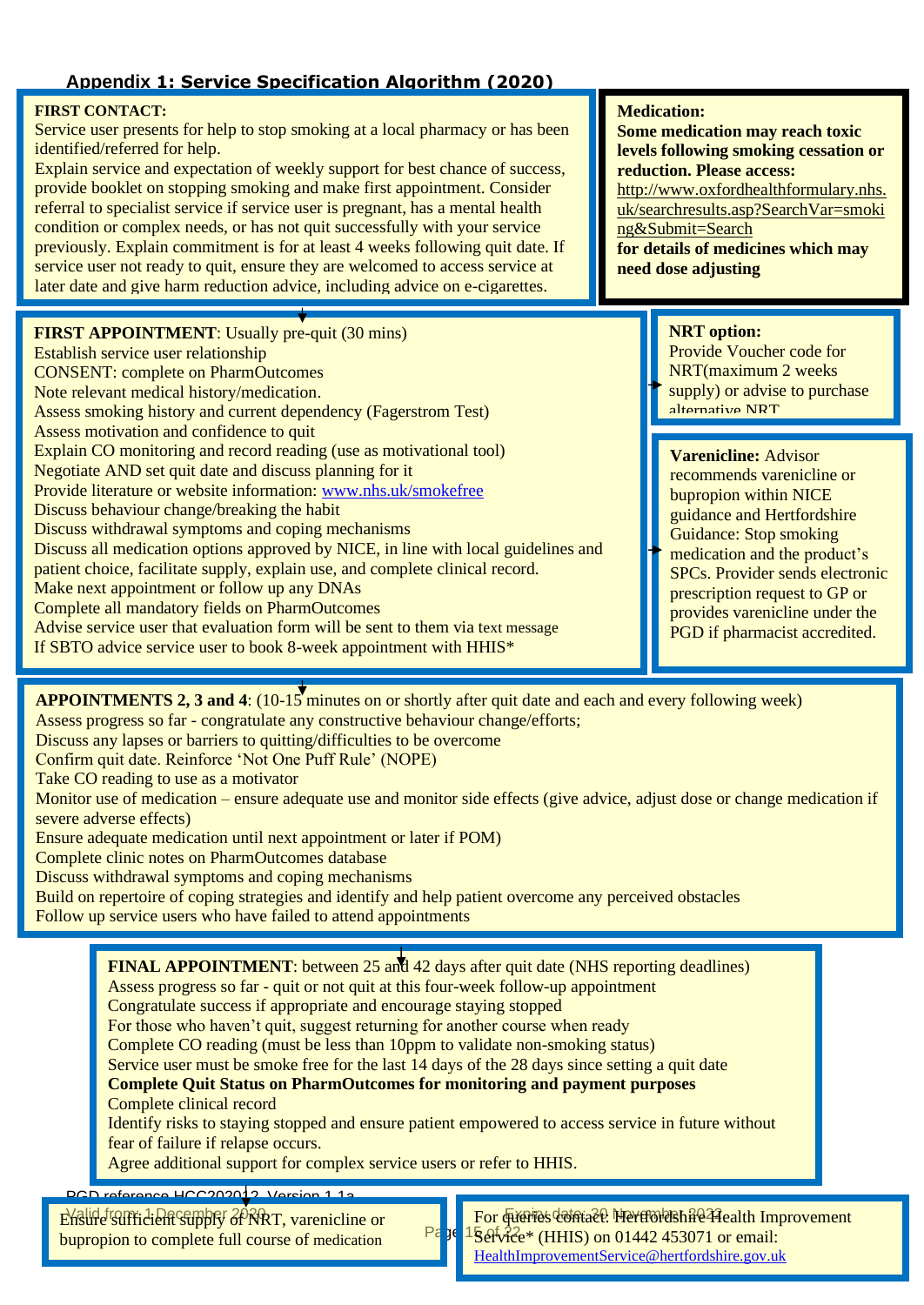## **APPENDIX 2**

## **Varenicline Client Assessment Form**

### **Past/current medical history**

- 1. Do you have a history of depression or other psychiatric disorder?
- 2. Have you been prescribed medication for low mood, depression or anxiety?
- 3. Do you have a history of kidney disease, reduced kidney function or kidney impairment?
- 4. Have you ever been diagnosed with epilepsy, seizures or fits?
- 5. Do you have heart disease or are you at increased risk of heart disease or have you ever had a heart attack?
- 6. Are you breastfeeding, pregnant or could you possibly be pregnant?
- 7. Have you an allergy to varenicline or any of the ingredients in the tablets?
- 8. Have you any allergies?
- 9. What medicines are you taking?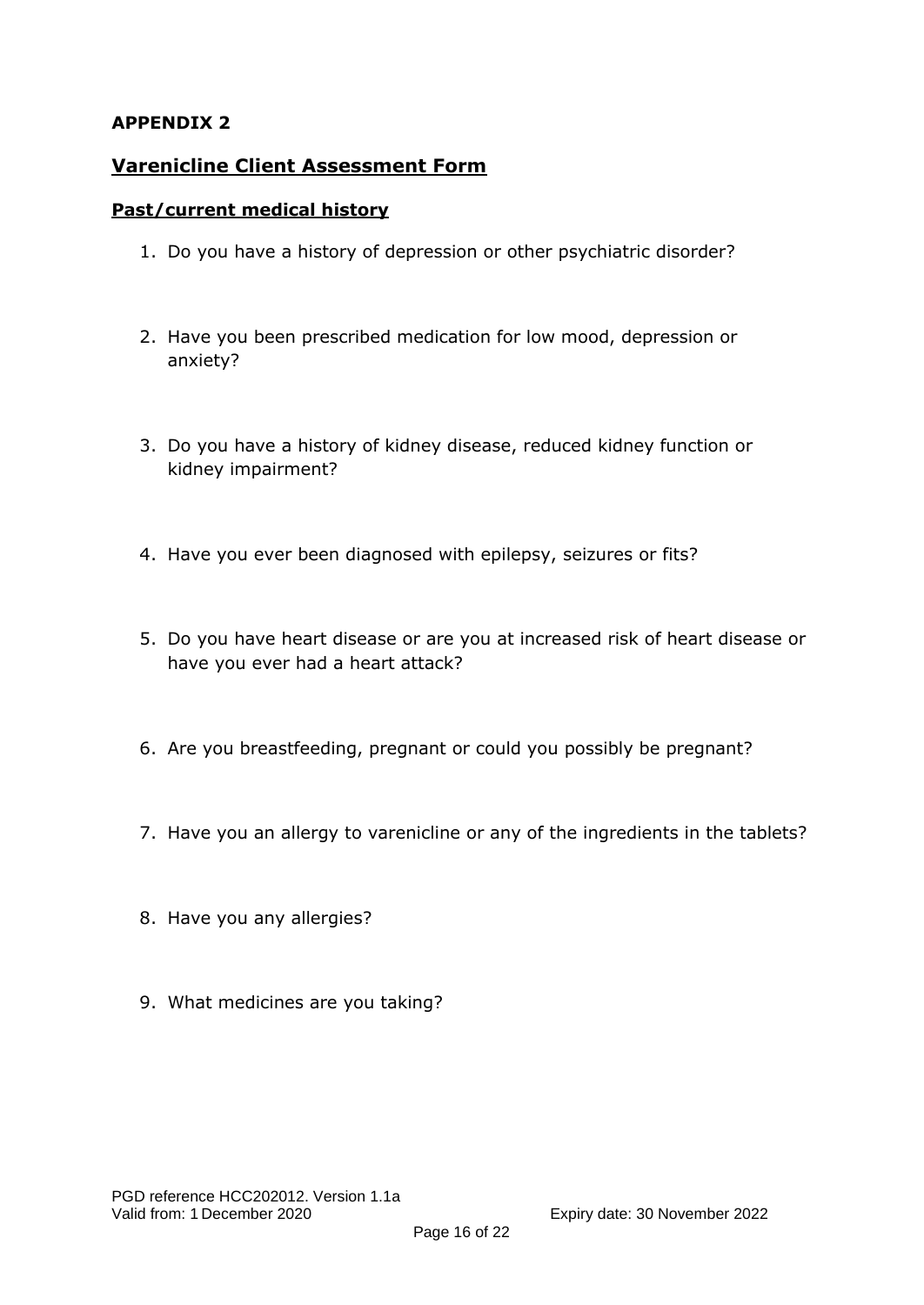## **Varenicline Client Assessment Form (continued)**

| <b>Client Name:</b>    |                                                |                     |                         |      |
|------------------------|------------------------------------------------|---------------------|-------------------------|------|
|                        | Drug<br>supplied                               | Client<br>signature | Pharmacist<br>signature | Date |
| $1st$ supply           | 2 weeks<br>(Imp. Pack<br>11x0.5mg<br>& 14x1mg) |                     |                         |      |
| 2 <sup>nd</sup> supply | 2nd supply<br>$(1mg \times 28)$                |                     |                         |      |
| 3rd supply             | 3rd supply<br>$(1mg \times 28)$                |                     |                         |      |
| 4 <sup>th</sup> supply | 4th supply<br>$(1mg \times 28)$                |                     |                         |      |
| 5 <sup>th</sup> supply | 5th supply<br>$(1mg \times 28)$                |                     |                         |      |
| 6 <sup>th</sup> supply | 6 <sup>th</sup> supply<br>$(1mg \times 28)$    |                     |                         |      |

### **NB: Amend if 0.5mg supplied due to side effects**

I confirm that the information provided is a true reflection and allows my community pharmacist to provide me with the most appropriate, safe, advice and treatment for me.

I consent that my information may be shared with my GP, Hertfordshire Health Improvement Service, and anonymised data shared with NHS Digital.

I consent that the pharmacy may view my Summary Care Record to confirm full medication and condition history

Verbal confirmation that the information provided is correct and consent may be given and recorded electronically.

Signed by client: \_\_\_\_\_\_\_\_\_\_\_\_\_\_\_\_\_\_\_\_\_\_\_\_\_\_\_\_\_\_\_\_\_\_\_\_\_\_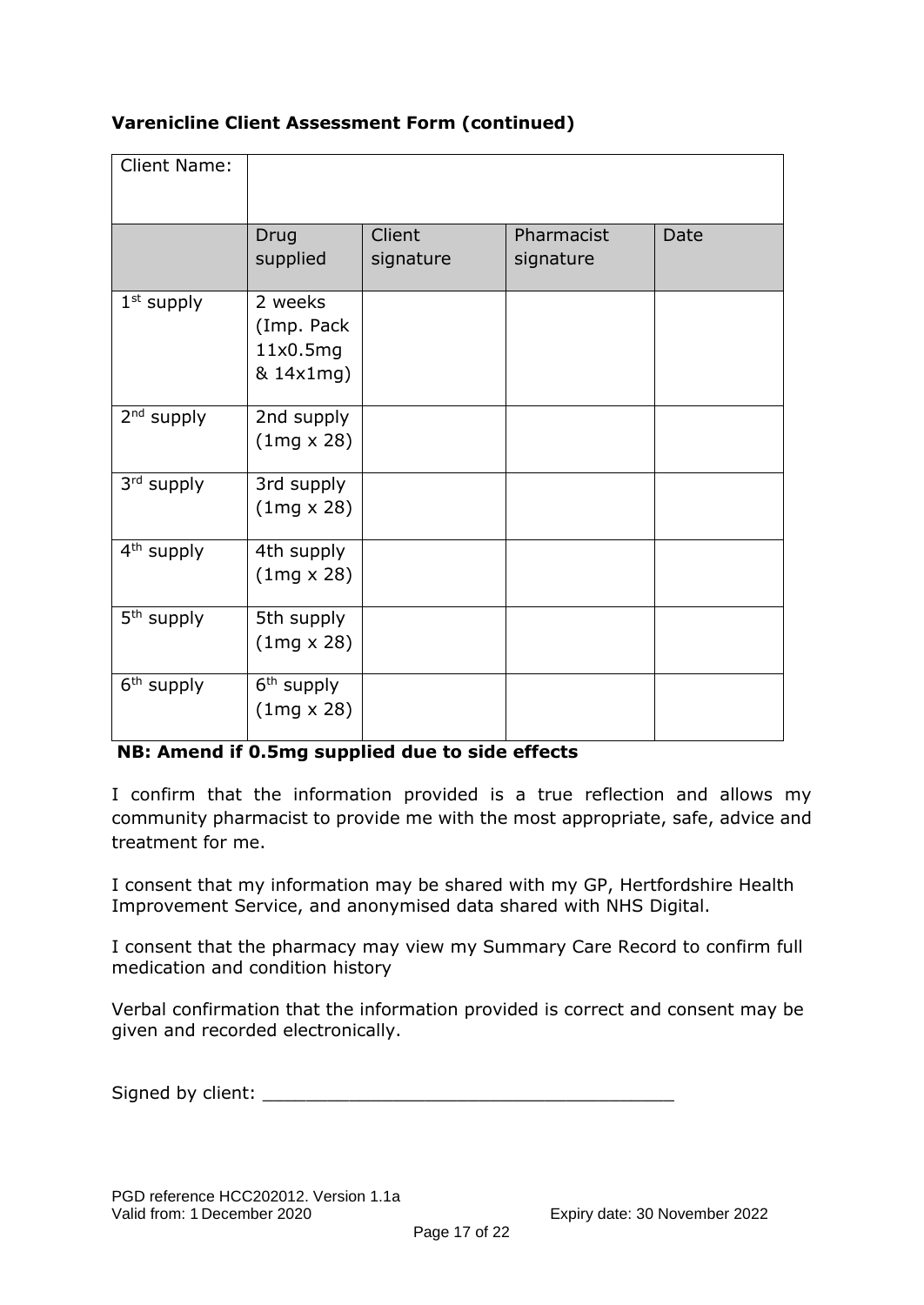# **APPENDIX 3**

#### **Varenicline Patient Information Leaflet (Summary for information only)**

#### **Read all of this leaflet carefully before you start taking this medicine because it contains important information for you.**

#### **This is to be read in conjunction with the Patient Information Leaflet supplied with the medicine**

Varenicline is a non-nicotine drug that is used to help people stop smoking. The drug mimics the effect of nicotine on the body and is thought to work by both reducing the urge to smoke and the pleasurable effects of smoking whilst also relieving withdrawal symptoms. It is not a magic cure and you will still need a lot of determination to stop smoking and support from your local NHS Stop Smoking clinic.

You will start taking varenicline before you stop smoking and stop smoking between day 8 to 14. You take 0.5mg once daily on days 1-3, then 0.5mg twice daily on days 4-7, then 1mg twice a day for the next 11 weeks. It is recommended that you swallow the tablets whole with water. Having food as well is a good idea to prevent nausea. The course of treatment is for 12 weeks:

| Days 1-3                         | 0.5mg once daily  |
|----------------------------------|-------------------|
| Davs 4-7                         | 0.5mg twice daily |
| Day 8 and for a further 11 weeks | 1 mg twice daily  |

#### **Missed Dose**

If you forget to take varenicline, do not take a double dose to make up for the one you missed. It is important you take the medication regularly and at the same time each day.

**If you have forgotten to take a dose, take it as soon as you remember but at least 8 hours must elapse before the next dose is taken. If, it is within 3-4 hours before your next dose, do not take the tablet that you have missed.**

As with all medicines, varenicline is associated with certain side effects. These should be carefully weighed up against the known health benefits of stopping smoking. Varenicline may not be suitable for all people who wish to stop smoking and it is important that you discuss your suitability for varenicline treatment with your pharmacist or GP who will be familiar with your medical history.

**Do not drive or operate machinery until you are sure how varenicline affects you.**

#### **Side Effects (SPC patient leaflet)**

#### **Very Common may affect more than 1 in 10 people**

o Inflammation of the nose and throat, abnormal dreams, difficulty sleeping, headache, o Nausea

#### **Common may affect up to 1 in 10 people**

o Chest infection, inflammation of the sinuses o Increased weight, decreased appetite, increased appetite o Sleepiness, dizziness, changes in the way things taste o Shortness of breath, cough o Heartburn, vomiting, constipation, diarrhoea, feeling bloated, abdominal pain, toothache, indigestion, flatulence, dry mouth o Skin rash, itching o Joint ache, muscle ache, back pain o Chest pain, tiredness

Please also read the leaflet that comes with the tablets for the less common side effects. Not everyone will experience side effects, but if you experience a side effect that concerns you, please consult your pharmacist or GP.

PGD reference HCC202012. Version 1.1a Valid from: 1 December 2020 Expiry date: 30 November 2022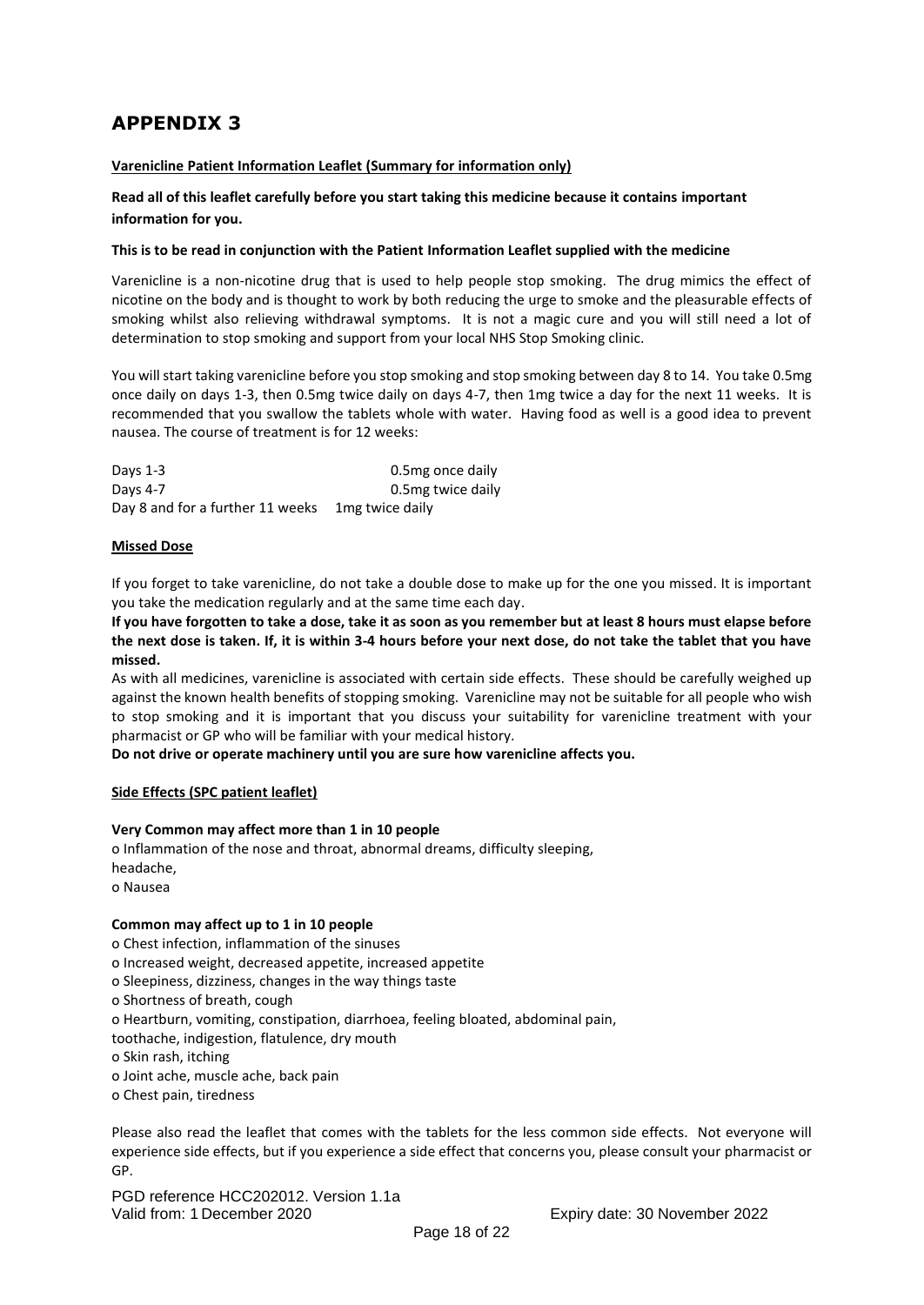#### **Varenicline is not suitable for:**

People who are hypersensitive to varenicline Young people under 18 Pregnant women/breast feeding women People with severe renal disease

#### **Cardiovascular Disease**

New or worsening heart and blood vessel problems have been reported primarily in people who already have cardiovascular problems. Tell your doctor if you have any changes in symptoms during treatment with varenicline. Get emergency medical help right away if you have symptoms of heart attack or stroke.

#### **Depression**

Depression, suicidal thoughts and behaviour as well as suicide attempts have been reported in people taking varenicline in post marketing experience. If you experience anxiety, depression or suicidal thoughts whilst taking varenicline, you **must** stop taking it and contact your GP or nurse immediately.

#### **Epilepsy/Seizures**

Some people have reported seizures (fits) while taking varenicline. Inform your pharmacist if you have ever experienced epilepsy or fits.

#### **Interactions with other medicines**

Varenicline has no clinically meaningful drug interactions.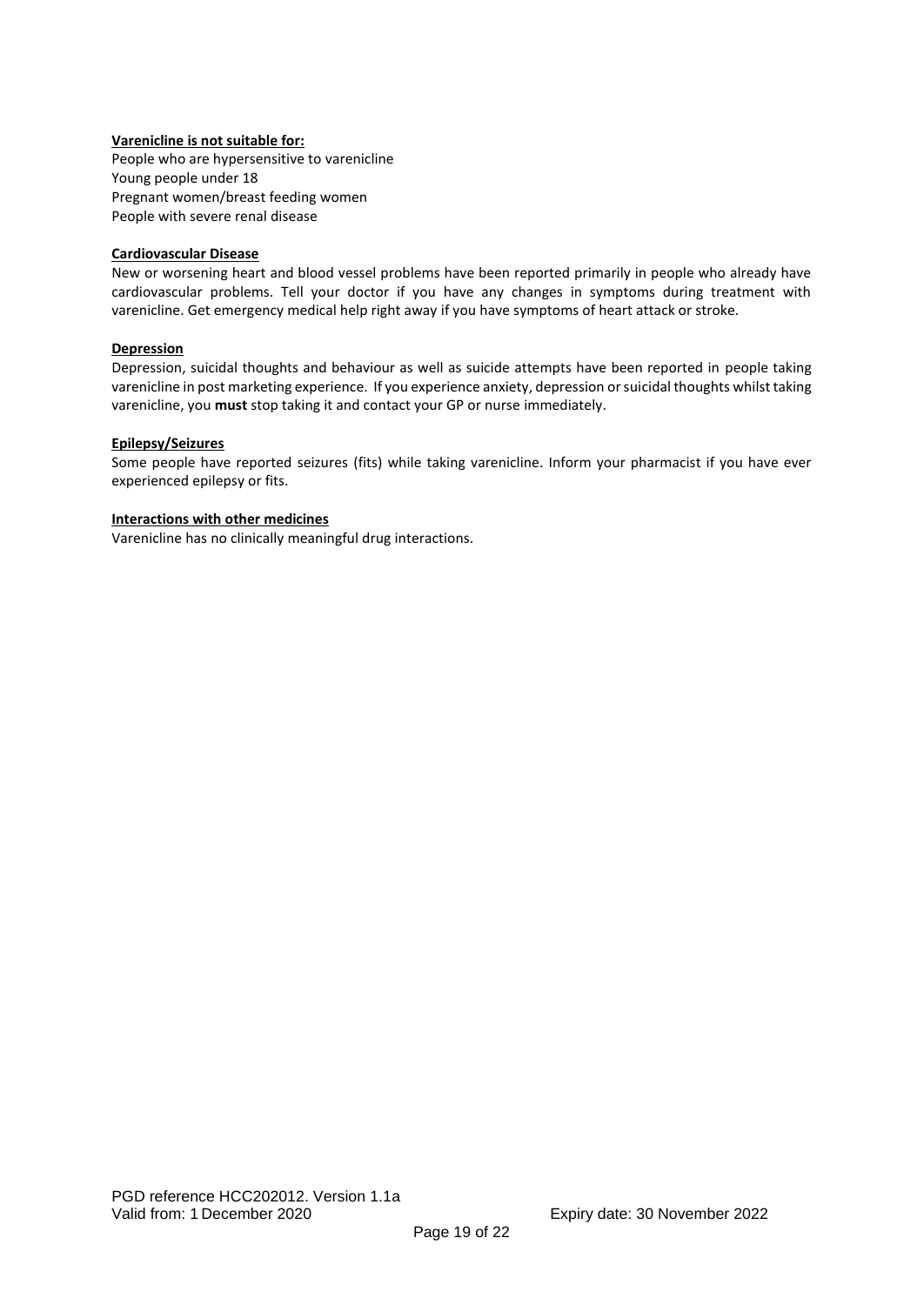



APPENDIX 4 GP LETTER

**Pharmacy Stamp**

Date:

#### **Patient information regarding the supply of varenicline (Champix) by an accredited pharmacist for stopping smoking in Hertfordshire under PGD HCC201812 or PGD HCC202012**

Dear Doctor,

Re: Name………………………………………………………………………………….

D.O.B………………………………

Address……………………………………………………………………………………………………………

In conjunction with Patient Group Direction HCC201812 or HCC 202012 for the supply of varenicline by registered community pharmacists for Stopping Smoking in Hertfordshire, this patient has been assessed as meeting the criteria for the supply of varenicline by the accredited pharmacist named below.

#### **A starter pack (11 x 0.5mg and 14 x 1mg) has been supplied to this patient**

All the treatment options have been discussed with this client and they have been assessed as suitable for varenicline.

**The patient has completed a varenicline assessment form and from the information provided, they do not meet any of the exclusion criteria listed below.**

| Not motivated to quit smoking                                      |           | Under 18 years of age                                          |
|--------------------------------------------------------------------|-----------|----------------------------------------------------------------|
| Unsuccessful attempt to quit using<br>varenicline in last 3 months |           | Over 65 years of age if renal status cannot be<br>established  |
| Hypersensitivity to varenicline or any<br>of its excipients        | ٠         | Pregnant (or likelihood of being pregnant) or<br>breastfeeding |
| Using nicotine containing products                                 | $\bullet$ | History of myocardial infarction (or at risk of                |
| Current serious psychiatric illness (or                            |           | myocardial infarction)                                         |
| history of) such as schizophrenia,                                 |           | No valid consent                                               |
| bipolar disorder and major depressive                              | ٠         | Not registered with a GP                                       |
| disorder                                                           |           | Client unable to supply sufficient information                 |
|                                                                    |           | regarding possible exclusions to enable a                      |
|                                                                    |           | decision to supply to be made safely                           |
|                                                                    |           |                                                                |

This patient will be supported by the pharmacy stop smoking service throughout the 12-week course of varenicline which will be supplied under this PGD. If you have any concerns about this patient receiving varenicline, please inform the pharmacy as soon as possible.

Yours faithfully,

Signed: ……………………………………………………….

Print name: …………………………………………………… The PGD may be accessed here[: http://www.hertslpc.org.uk/public-health/hertfordshire-stop-smoking-service/](http://www.hertslpc.org.uk/public-health/hertfordshire-stop-smoking-service/)

PGD reference HCC202012. Version 1.1a Valid from: 1 December 2020 Expiry date: 30 November 2022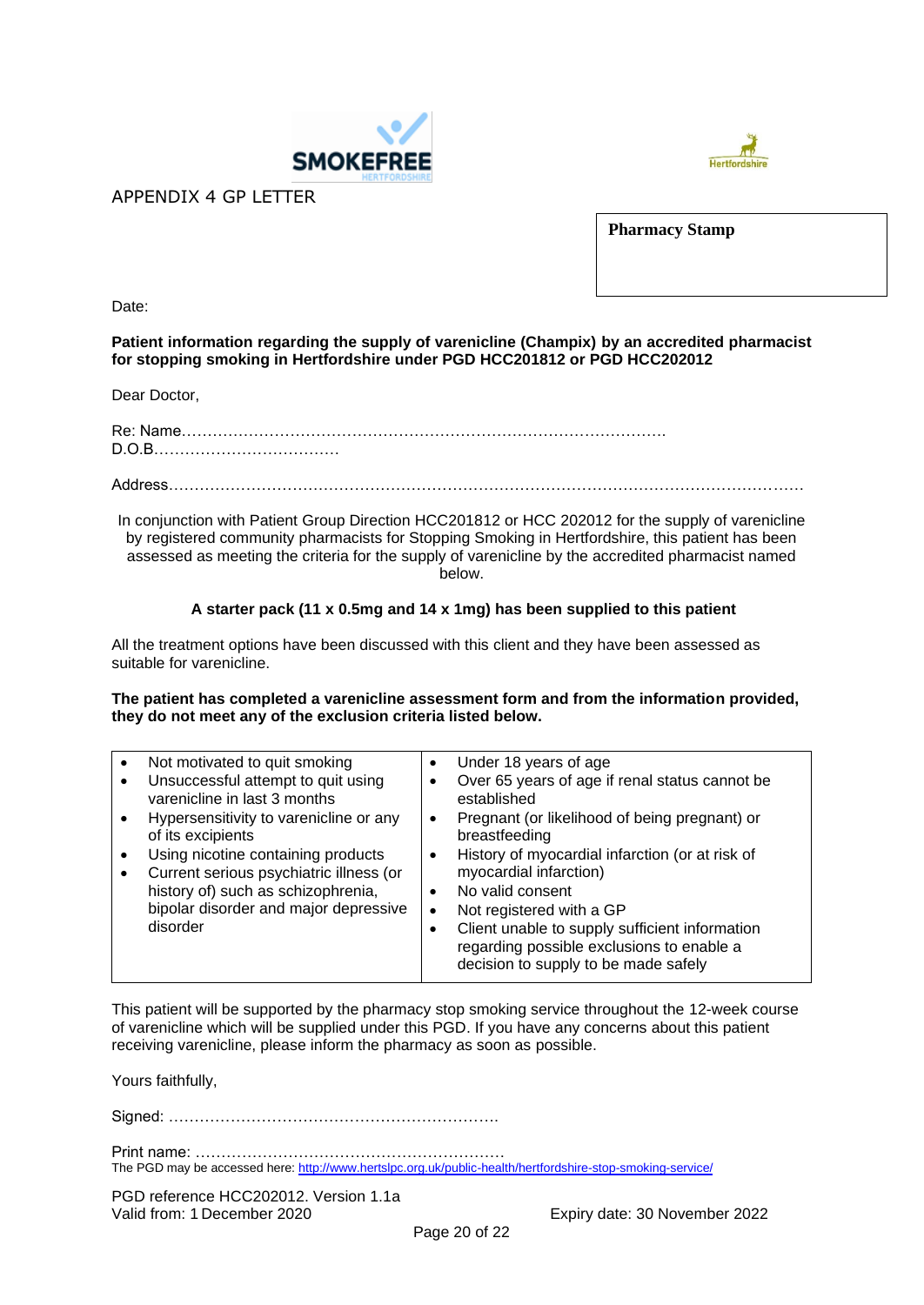## **APPENDIX 5 - Registered Pharmacist Authorisation Sheet**

### **PGD No HCC202012 – For the supply administration of varenicline by community pharmacists commissioned by Hertfordshire County Council and signatories to the PGD**

**Valid from: 1st December, 2020 Expiry: 30th November, 2022**

Before signing this PGD, check that the document has had the necessary authorisations. Without these, this PGD is not lawfully valid.

#### **Registered Pharmacist**

By signing this patient group direction you are indicating that you agree to its contents and that you will work within it.

Patient group directions do not remove inherent professional obligations or accountability.

It is the responsibility of each professional to practise only within the bounds of their own competence and professional code of conduct.

**I confirm that I have read and understood the content of this Patient Group Direction and that I am willing and competent to work to it within my professional code of conduct.**

| <b>Name</b> | <b>Designation</b> | Date attended<br><b>local Public</b><br><b>Health</b><br>Varenicline<br><b>PGD</b> training | <b>Signature</b> | <b>Date</b> |
|-------------|--------------------|---------------------------------------------------------------------------------------------|------------------|-------------|
|             |                    |                                                                                             |                  |             |
|             |                    |                                                                                             |                  |             |
|             |                    |                                                                                             |                  |             |

#### **Authorising manager**

**I confirm that the registered pharmacists named above have declared themselves suitably trained and competent to work under this PGD. I give authorisation on behalf of:**

**Pharmacy name ……………………………………………………………………….**

**F Code:………………………………** 

**for the above named pharmacists who have signed the PGD to work under it.**

| <b>Name</b> | <b>Designation</b> | <b>Signature</b> | <b>Date</b> |
|-------------|--------------------|------------------|-------------|
|             |                    |                  |             |
|             |                    |                  |             |

Score through unused rows in the list of registered health professionals to prevent additions post managerial authorisation.

PGD reference HCC202012. Version 1.1a Valid from: 1 December 2020 Expiry date: 30 November 2022